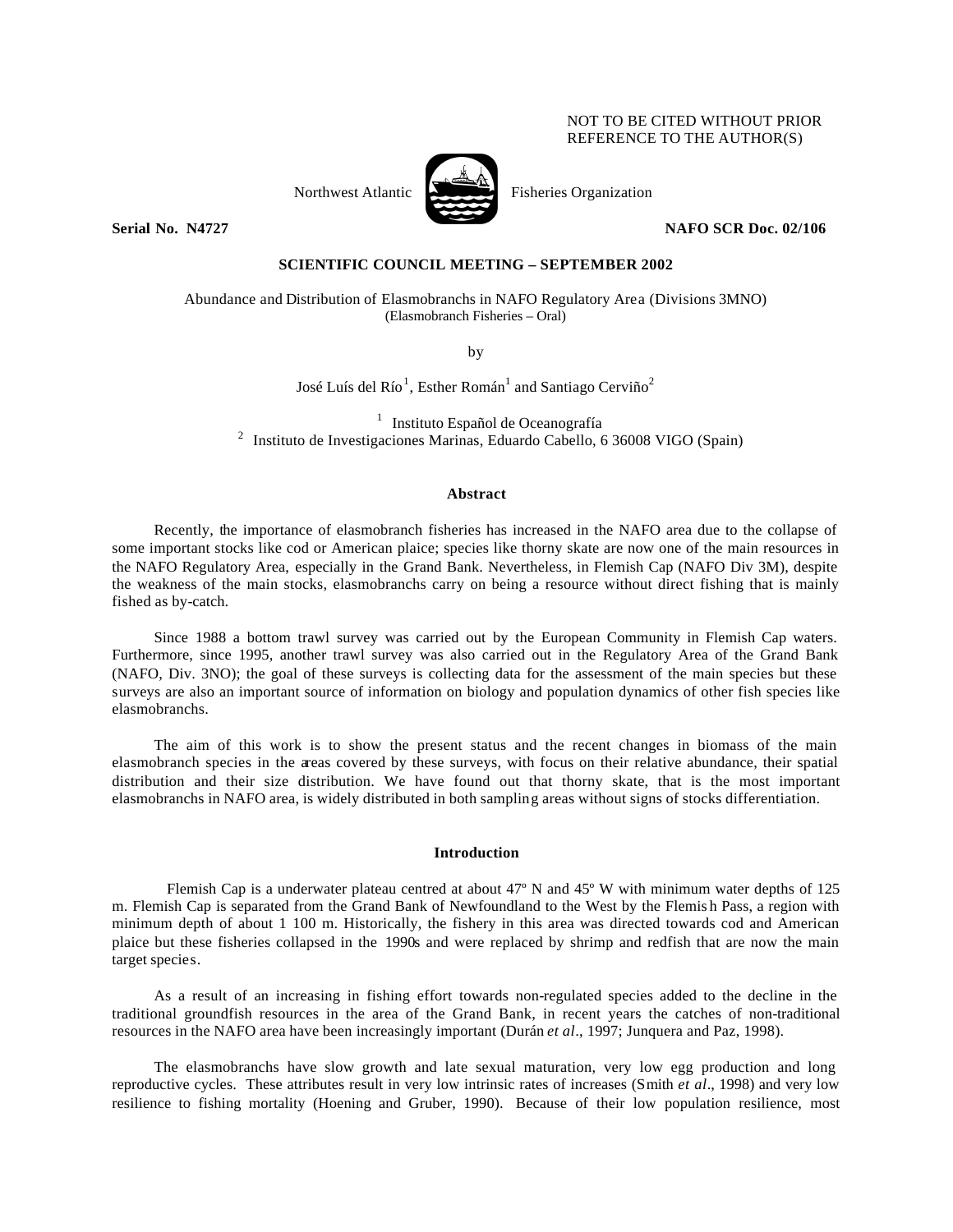elasmobranchs only withstand modest levels of fishing without depletion and stock collapse (Camhi *et al*., 1998; Musick, 1999a). Thus, they are highly susceptible to over-exploitation.

#### **Material and Methods**

Data used in this study come from two different surveys: the UE summer bottom trawl surveys for NAFO Div. 3M (Flemish-Cap survey) and the Spanish spring bottom trawl surveys in NAFO Div. 3NO. The sampling area of both surveys is showed in Fig. 1.

The EU-Flemish Cap survey has been carried out since 1988 with the aim of evaluate the main commercial species in the area (Vázquez, 2002). The stratified random sampling, that usually has 120 hauls, follows the NAFO specifications as described by Doubleday (1981). The sampling area spreads out until 720 m covering an area of 10 555 square miles. Table 1 (upper panel) shows a short description of some survey features: the vessel used in this survey was always the *R/V Cornide de Saavedra* except for the years 1989 and 1990 when it was not available, but the gear characteristics were the same through all the years. The number of valid tows, depth range and time of survey for every year are also indicated.

Since 1995 the Spanish spring bottom trawl survey was performed in the NAFO Regulatory Area (Div. 3NO). The stratified-random sampling method of set selection was used. The area and strata covered by the surveys were based on the stratification charts and tables in Bishop (1994). The surveys, which covered offshore areas on the Grand Bank, were conducted following the same procedures and the same vessel and gear (Paz, *et al.,* 1995,1996,1997,1999, 2000 and Durán *et al.*, 1998). Surveys characteristics are described in Table 1 (lower panel), the first survey, in 1995, just covered until 684 m depth with 77 valid tows, but in the last four years the maximum depth reached 1400 m with near 120 valid tows. Due to big differences in the area covered in the first three surveys these were excluded from this analysis.

#### **Results and Discussion**

The presence of elasmobranchs in both surveys areas is quite different. Meanwhile elasmobranchs in Flemish-Cap just represent about a 1.5% on total catch, ranging among 0.5 and 3.0% along the time series, elasmobranchs catch reached the 16% in the Div. 3NO surveys in 1997 and the medium catch in all the series was about 12% (Fig. 2).

In Table 2 we can see the elasmobranch species recorded in both surveys. The number of species is larger in the sampled area of Div. 3NO where 15 different species were classified, meanwhile in the Flemish-Cap survey just 9 species were found. This result can be explained since the Div. 3NO surveys cover a deeper area, 1400 m, against the 730 m in Flemish-Cap surveys. All species found in the Flemish-Cap surveys are also presented in the Div. 3NO surveys except white skate with 14 individuals recorded in Flemish-Cap.

The relative importance of these elasmobranchs is different in both areas (Fig. 3). The main species caught in both surveys is thorny skate, with 64% of total elasmobranchs catch in Flemish-Cap and 78% in Div. 3NO. Spinetail skate is the second species in Flemish-Cap with a 31%, meanwhile in the Div. 3NO survey represents only the 1% of total elasmobranchs. However, in the Div. 3NO survey the second specie in abundance is black dogfish with an 18% of total elasmobranchs, although this species hardly appears in Flemish-Cap (0.9%). The percentage of all others s pecies is almost the same in both surveys (4% in Flemish-Cap and 3.5% in Div. 3NO surveys).

Table 3 shows the catch of all elasmobranchs by species and year in both surveys. The annual catch of elasmobranchs in Flemish-Cap fluctuates between 178 kg in the year 2000 and 623 kg in 1993, with a total catch in all the surveys of 5 532 kg. During the Div. 3NO survey in the last four years the annual catch oscillates among 14 291 kg in the year 1998 and 28 119 in 2000, with a total catch in all the series (1995-2001) of 101 404 kg. This big difference among the total catch in both areas, could be explained by the increase in the Div. 3NO surveyed depth that allows the high presence of species like black dogfish, mainly distributed in deeper waters. Nevertheless, as we have shown before (Fig. 3) the main species in both areas is the thorny skate that mainly occurs in shallower waters.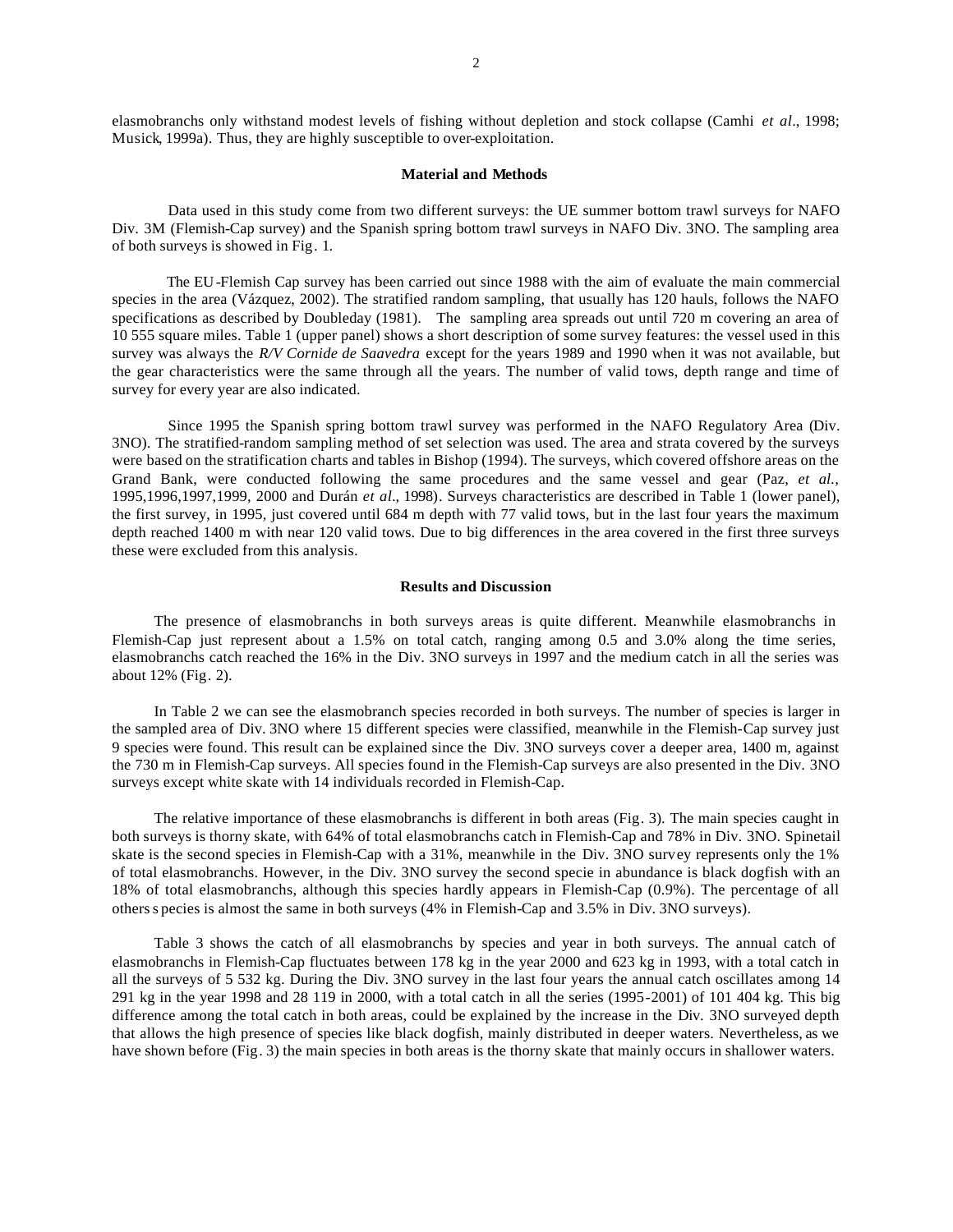### Thorny skate

*Amblyraja radiata* is the most abundant elasmobranch in both areas studied and it is the only one that has a directed fishery in the Div. 3NO area. The skate fishery in the Grand Bank and the Scotian Shelf within Canadian waters is regulated since 1994, through quota control (Simon and Frank, 1996), but the fishery in the Regulatory Area is currently unregulated. Since 1996, part of the Spanish fleet formerly targeting exclusively on Greenland halibut, started to undertake occasionally the skate fishery on the southern Grand Bank Regulatory Area in shallow waters. The estimated catches of thorny skate by the Spanish fleet in NAFO Div. 3N in 1999 were 4 700 tons. (Junquera *et al*., 2000) and increased to about 10 700 tons in 2000.

The biomass estimated by sweep area method in both surveys is presented in Fig. 4; the trend in Flemish Cap peaks in the years 1991-1994 with values higher than 2 500 tons. Nevertheless, since 1996 sweep area biomass never reached 1 500 tons and its lower value was 900 tons in the year 2000. In the Div. 3NO spring survey just the last four years were included in the calculus of sweep area biomass. The values estimated for this area oscillate approximately between 100 000 tons in 1998 and 200 000 tons in 2000.

Total catch, total numbers, number of hauls with presence, mean weight and depth distribution for thorny skate by year and area are showed in Table 4. The hauls with thorny skate presence in Flemish Cap are about a half, meanwhile in the Div. 3NO survey thorny skate appears in near all the hauls. In both surveys and every year the minimum and maximum depth with records of thorny skate matches the hauls depth range, which suggests that the thorny skate has a wide depth tolerance and its distribution could exceed the survey maximum depth. In Flemish-Cap, mean weight ranges between 1.4 kg in 2001 and 1.9 kg in 1991 and in the Div. 3NO survey, in the last four years mean weight oscillates between 1.1 kg and 1.5 kg, clearly lower than Flemish-Cap values.

 Length-weight relationship for both surveys by year is presented in Table 5. The sampling of the last three years let us establish the length-weight relationship by sex (Fig. 5).

The length distributions of thorny skate in Flemish-Cap (1988-2001) and in the Div. 3NO survey (1998-2001) are shown in Fig. 6. In Flemish-Cap the length range in the catches is mainly between 10 and 85 cm, without any clear mode. In the Div. 3NO survey the length range is approximately between 12 and 90 cm, with a mode of 34 cm in 1998, 43 cm in 1999 and about 50 cm in 2000 and 2001. Both sexes appeared equally represented in the catches of both surveys. In the last three years the length distribution in the Div. 3NO survey shows a higher proportion of small skates than in Flemish-Cap. This large proportion of small fish explained that mean weight in Flemish-Cap is larger than Div. 3NO mean weight.

The distribution of thorny skate catches in Flemish-Cap surveys and Div. 3NO surveys are presented in Fig. 7. Thorny skate in Flemish-Cap is widely distributed, although we can see that during the more abundant years (1991-1994), skate mainly occurs northwards at about 400 m depth. In the Div. 3NO survey the thorny skate also is widely distributed, although mainly occurs at shallower waters, specially bounding the EEZ in the limit between Div. 3N and 3O. High concentrations of thorny skate also were observed in depth water in the East slope.

# Black Dogfish

*Centroscyllium frabricii* is a deep species that usually occurs beyond 500 m in the NAFO area (Durán *et al*., 1999). Black dogfish rarely occurs in Flemish-Cap, where only was recorded in six years of all the series (Table 6). In the Div. 3NO survey that reached 1400 m deep, black dogfish is more abundant. In the last four years total catch oscillated between 2 202 kg in 1999 and 5 876 kg in 2000.

The length distributions of black dogfish in the spring Div. 3NO surveys are shown in Fig. 9. The length range in the catches is mainly between 40 and 80 cm in the last four years. Males are larger and more abundant than females. Length-weight relationship for the spring Div. 3NO surveys by sex from 1997 to 2001 is presented in Table 7.

Black dogfish in the Div. 3NO survey appears in just a few hauls (22-28) usually in the deepest strata beyond 1000 m and around all the area surveyed (Fig. 10).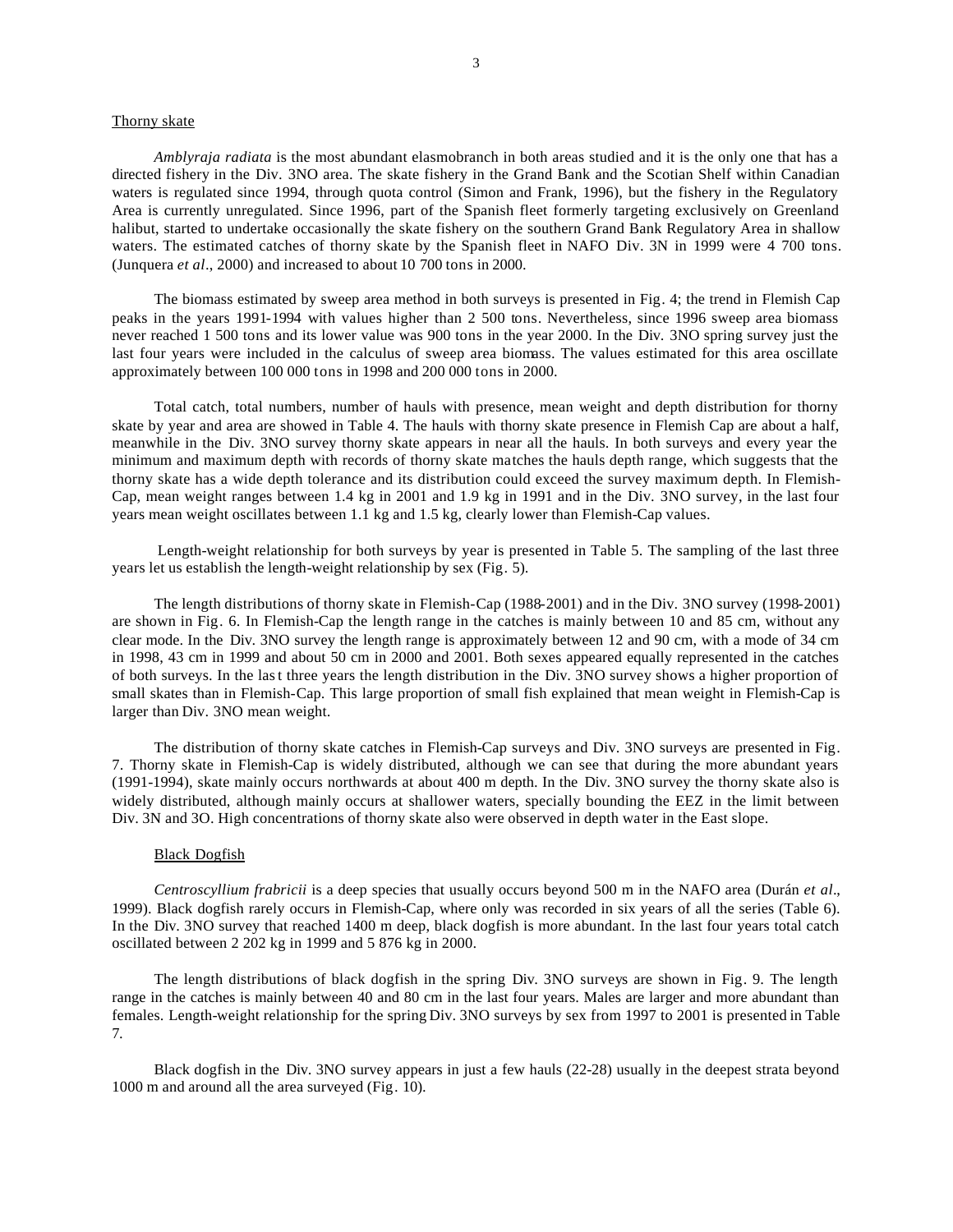# Spinetail ray

*Bathyraja spinicauda* is a species not very abundant in both areas. In the Div. 3NO survey the catches oscillated from 214 kg in 2000 to 504 kg in 1999(Table 8). In the Flemish-Cap survey the catches ranged among 265 kg in 1998 and 42 kg in 2000. It is a large species with mean weight that oscillates between 2 454 g in 2000 and 8 291 g in 1988. Length-weight relationship for Flemish-Cap surveys from 1990 to 2001 is presented in Table 9.

Spinetail ray is found in the deepest strata usually beyond 400 m, although in 1990 appears in shallower waters (Fig. 8).

#### Other elasmobranch

Table 10 shows a summary for other elasmobranchs much less abundant found in both surveys. Species like chimeras only appeared in the Div. 3NO survey, never in the Flemish-Cap survey series.

#### **Conclusions**

The information recorded of elasmobranch species in the summer Flemish-Cap surveys and spring Div. 3NO surveys are limited because the elasmobranchs aren't target species in both surveys and the sampling area covers only partially the depth range for the main elasmobranchs. Just for thorny skate, that is the more abundant elasmobranchs, we have got enough information. The geographic distribution of thorny skate in the Div. 3NO surveys, that appears at more than 1 300 m in the nose of the Grand Bank, indicates that Flemish Pass with 1 100 m depth would not be an impediment to move between Grand Bank and Flemish-Cap. The size distribution in both areas support this suggestion; both distributions are quite similar except in Div. 3NO where the small individuals are relatively more abundant than in Flemish-Cap, given that the sampling area in Div. 3NO survey covers shallower waters than the Flemish Cap survey.

#### **References**

- Bishop, C. A.. 1994. Revisions and additions to stratification schemes used during research vessels surveys in NAFO Subareas 2 and 3. NAFO SCR Doc. 94/43, Serial N 2413, 23 p.
- Camhi, M., S. Fowler, J. Musick, A. Bräutigam and S. Fordham. 1998. Sharks and their relatives: ecology and conservation. Occas. Pap. IUCN Species Surviv. Comm. 20.
- Doubleday, W.G. 1981. Manual on groundfish surveys in the Northwest Atlantic. NAFO *Sci. Coun Studies*. Nº 2
- Durán P., S. Junquera, X. Paz and M.S. Alvarez. 1999. Data on sharks in NAFO Divisions 3LMNO. NAFO SCR Doc. 99/19, Serial N 4069, 14 p.
- Durán P., X. Paz and L. Ramilo, 1997. By-catch in the Spanish Greenland Halibut Fishery (NAFO Divisions 3LMNO):1991-94. NAFO *Sci. Coun Studies*. 30: 1-20.
- Durán P., X. Paz and E. de Cárdenas. 1998. Results from the 1998 Spanish Bottom Trawl Survey in the NAFO Regulatory Area for Divisions 3NO. NAFO SCR Doc. 98/48, Serial N 23039, 20 p.
- Junquera, S and X. Paz. 1998. Non-traditional resources: skate fishery and surveys results in Divisions 3NO. NAFO SCR Doc. 98/26, Serial No. 3011. 6p
- Junquera, S. A. Vázquez , H. Murúa , E. Román and J. L. del Río. 2000. Spanish Research Report for 1999. NAFO SCS Doc. 00/20, Serial No. 4245. 14p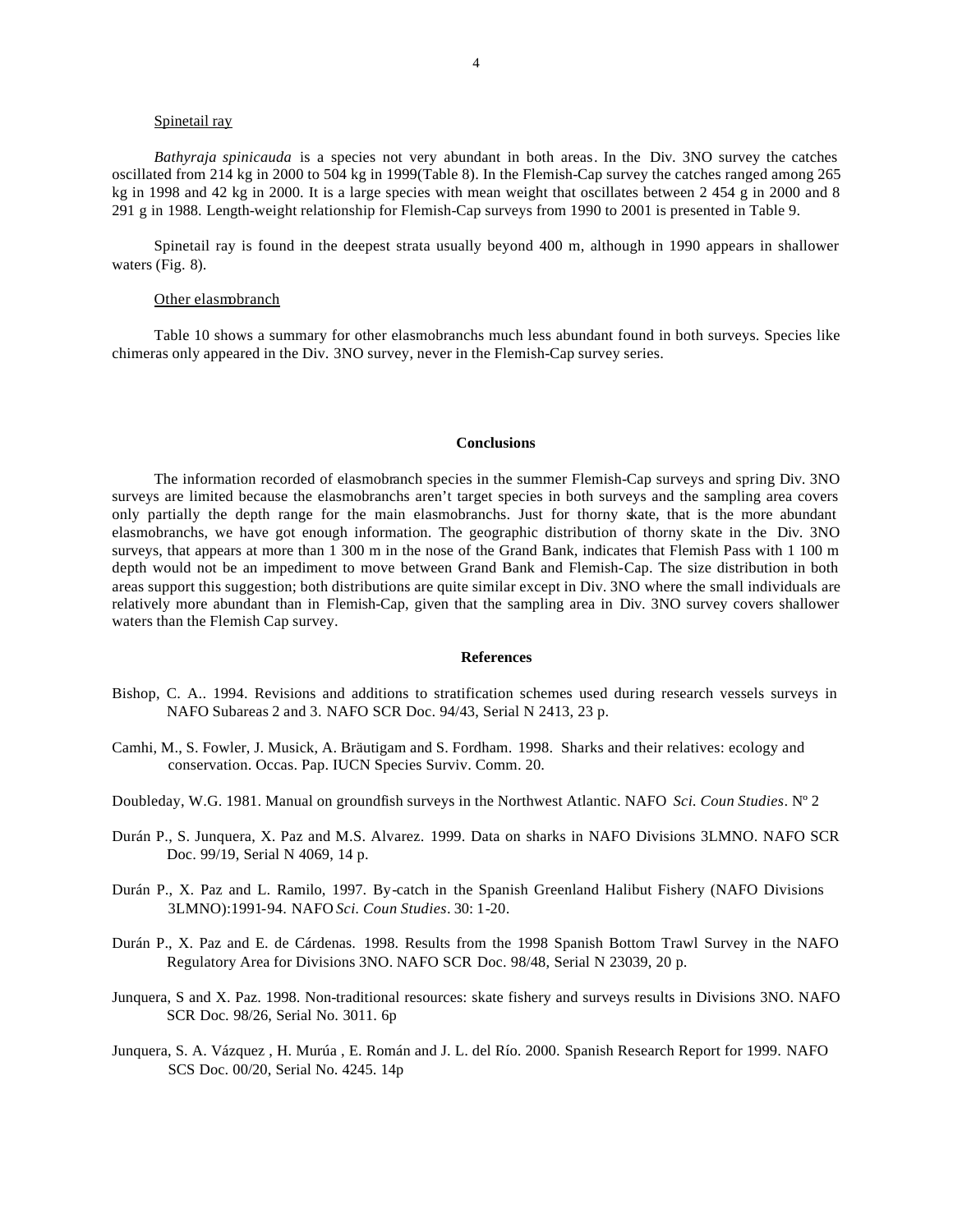- Hoenig, J. M. and S. H. Gruber. 1990. Life -history patterns in the elasmobranchs: implications or fisheries management. Pages 1–16 *in* H. L. Pratt, Jr., S. H. Gruber, and T. Taniuchi, eds. Elasmobranchs as living resources: advances in the biology, ecology, systematics, and the status of fisheries. NOAA Tech. Rep. NMFS 90.
- Musick, J. A. 1999. Ecology and conservation of long-lived marine animals. Pages 1–10 *in* J. A. Musick, ed. Life in the slow lane: ecology and conservation of long-lived marine animals. Am. Fish. Soc. Symp. 23.
- Paz, X., J. Martínez and E. de Cárdenas, 1995. Preliminary Results from the 95 Spanish Bottom Trawl Survey in the NAFO Regulatory Area for Divisions 3NO. NAFO SCR Doc. 95/55, Serial N 2568, 9 p.
- Paz, X., P. Durán and E. de Cárdenas, 1996. Results from the 96 Spanish Bottom Trawl Survey in the NAFO Regulatory Area for Divisions 3NO. NAFO SCR Doc. 96/49, Serial N 2725, 12 p.
- Paz, X., and P. Durán, 1999. Results from the 99 Spanish Bottom Trawl Survey in the NAFO Regulatory Area for Divisions 3NO. NAFO SCR Doc. 99/57, Serial N 4116, 23 p.
- Paz, X., P. Durán and E. de Cárdenas, 1999. Results from the 97 Spanish Bottom Trawl Survey in the NAFO Regulatory Area for Divisions 3NO. NAFO SCR Doc. 97/25, Serial N 2856, 13 p.
- Paz, X., E. Roman and P. Durán, 2000. Results from the 2000 Spanish Bottom Trawl Survey in the NAFO Regulatory Area for Divisions 3NO. NAFO SCR Doc. 00/46, Serial N 4277.
- Simon, J.E. and Frank, K.T., 1996. Assessment of the Division 4VsW skate fishery. *DFO Res. Doc*. 96/105, 51 pp.
- Smith, S.E., D.W. Au and C. Show. 1998. Intrinsic rebound potentials of 26 species of Pacific sharks. Mar. Freshw. Res. 41:663-678.
- Vazquez, A. 2002. Results from bottom trawl survey on Flemish Cap of July 2001. NAFO SCR Doc. 02/12, Serial N 4613, 43 p.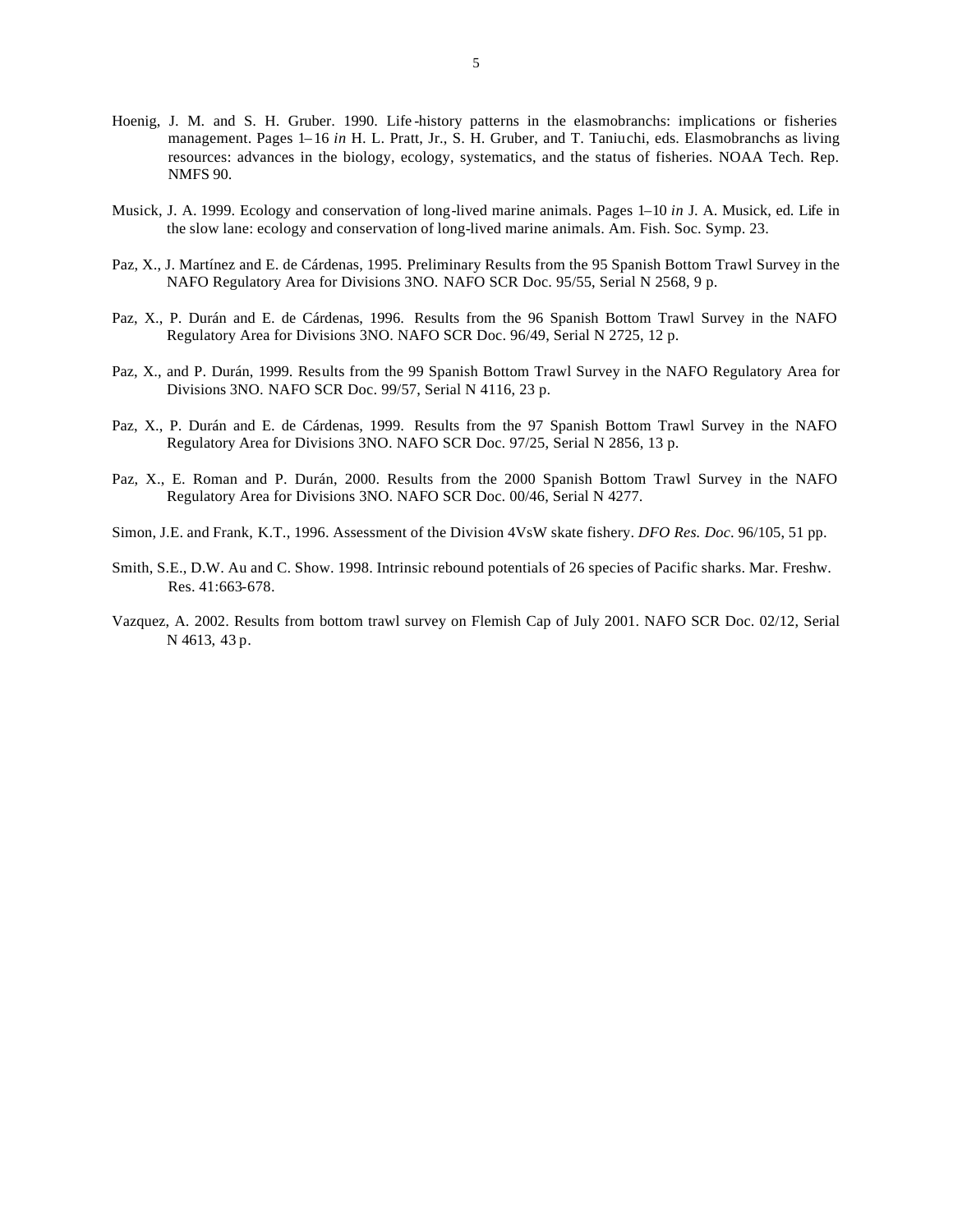Table 1.- Description of the research surveys involved in this study.

| Year | Period    | Depth strata $(m)$ | Vessel                  | Valid tows |
|------|-----------|--------------------|-------------------------|------------|
| 1988 | July      | $120 - 730$        | R/V Cornide de Saavedra | 115        |
| 1989 | July      | $120 - 730$        | R/V Cryos               | 116        |
| 1990 | July-Aug  | $120 - 730$        | R/V Ignat Pavlyuchenkov | 113        |
| 1991 | June-July | 120 - 730          | R/V Cornide de Saavedra | 117        |
| 1992 | July      | $120 - 730$        | R/V Cornide de Saavedra | 117        |
| 1993 | June-July | $120 - 730$        | R/V Cornide de Saavedra | 101        |
| 1994 | July      | $120 - 730$        | R/V Cornide de Saavedra | 116        |
| 1995 | July      | $120 - 730$        | R/V Cornide de Saavedra | 121        |
| 1996 | July      | $120 - 730$        | R/V Cornide de Saavedra | 117        |
| 1997 | July      | $120 - 730$        | R/V Cornide de Saavedra | 117        |
| 1998 | July      | $120 - 730$        | R/V Cornide de Saavedra | 119        |
| 1999 | July      | $120 - 730$        | R/V Cornide de Saavedra | 117        |
| 2000 | July      | $120 - 730$        | R/V Cornide de Saavedra | 120        |
| 2001 | July      | $120 - 730$        | R/V Cornide de Saavedra | 120        |

# **B.- Spanish spring bottom trawl surveys for NAFO Div. 3NO**

| Year | Period    | Depth strata $(m)$ | Vessel                | Valid tows |
|------|-----------|--------------------|-----------------------|------------|
| 1995 | May       | 42 - 684           | C/V Playa de Menduiña |            |
| 1996 | May       | $41 - 1135$        | C/V Playa de Menduiña | 112        |
| 1997 | April-May | $42 - 1263$        | C/V Playa de Menduiña | 128        |
| 1998 | May       | $56 - 1390$        | C/V Playa de Menduiña | 124        |
| 1999 | May       | $41 - 1381$        | C/V Playa de Menduiña | 114        |
| 2000 | May       | $42 - 1401$        | C/V Playa de Menduiña | 118        |
| 2001 | May       | $40 - 1343$        | C/V Playa de Menduiña | 121        |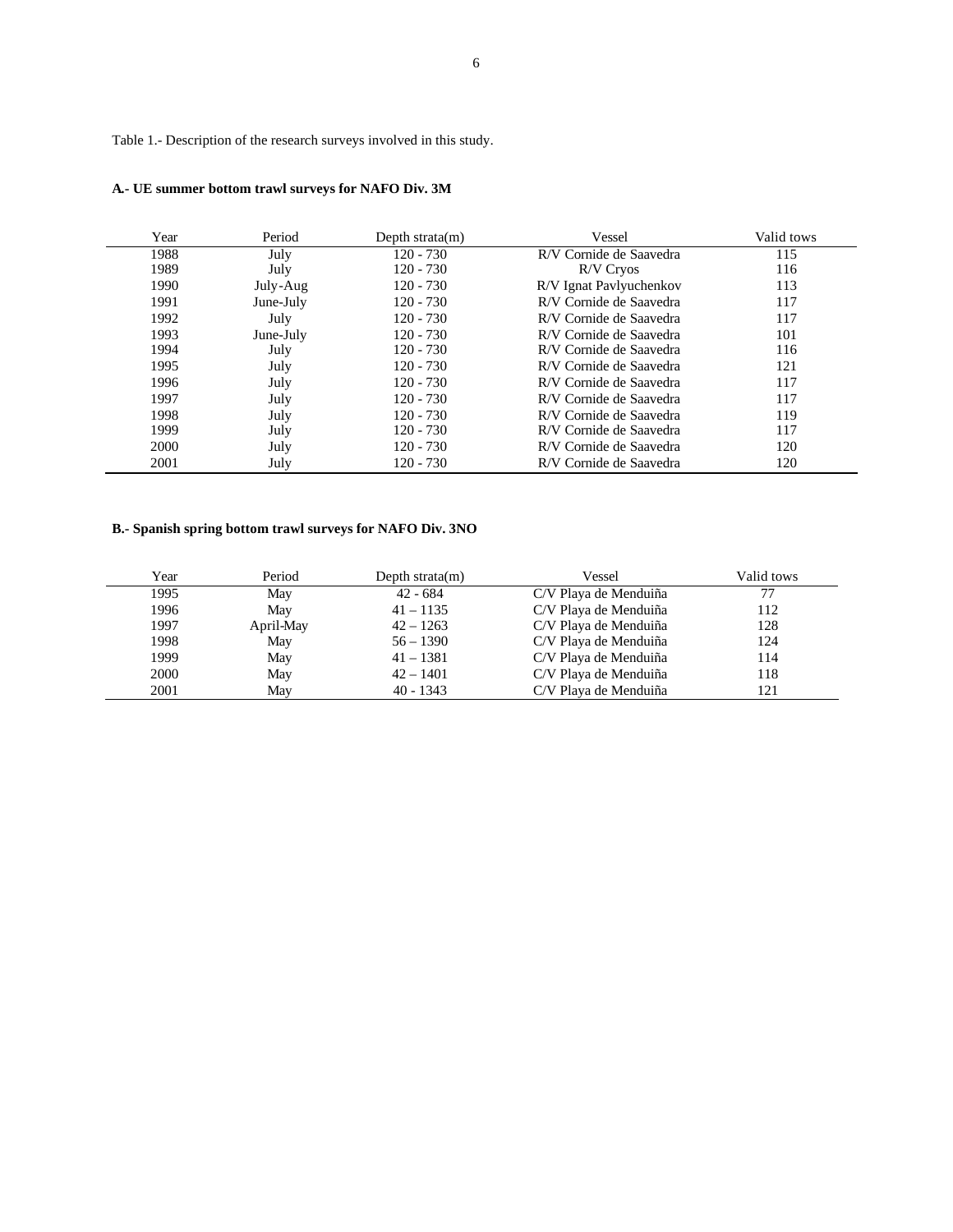Table 2. List of elasmobranch species caught in the EU summer surveys in Div. 3M: 1988-01 (A) and the Spanish spring bottom trawl surveys in NAFO Div. 3NO: 1995-01 (B).

| order                | family     | genus             | specie           | common name      |
|----------------------|------------|-------------------|------------------|------------------|
| <b>ESOUALIFORMES</b> | Squalidae  | <b>Squalus</b>    | <i>acanthias</i> | spiny dogfish    |
| <b>ESOUALIFORMES</b> | Dalatiidae | Centroscyllium    | fabricii         | black dogfish    |
| <b>ESOUALIFORMES</b> | Dalatiidae | <i>Etmopterus</i> | princeps         | greatlaternshark |
|                      |            |                   |                  |                  |
| <b>RAJIFORMES</b>    | Rajidae    | Amblyraja         | radiata          | thorny skate     |
| <b>RAJIFORMES</b>    | Rajidae    | Bathyraja         | spinicauda       | spinetail ray    |
| <b>RAJIFORMES</b>    | Rajidae    | Malacoraja        | senta            | smooth skate     |
| <b>RAJIFORMES</b>    | Rajidae    | Dipturus          | lintea           | white skate      |
| <b>RAJIFORMES</b>    | Rajidae    | Amblyraja         | hyperborea       | arctic skate     |
| <b>RAJIFORMES</b>    | Rajidae    | Rajella           | fyllae           | round skate      |
|                      |            |                   |                  |                  |

| order                   | family           | genus             | specie           | common name             |
|-------------------------|------------------|-------------------|------------------|-------------------------|
| <b>ESOUALIFORMES</b>    | Squalidae        | Squalus           | <i>acanthias</i> | spiny dogfish           |
| <b>ESQUALIFORMES</b>    | Squalidae        | Squalus           | cubensis         | Cuban dogfish           |
| <b>ESOUALIFORMES</b>    | Dalatiidae       | Centroscyllium    | fabricii         | black dodfish           |
| <b>ESQUALIFORMES</b>    | Dalatiidae       | Centroscymnus     | coelolepis       | Portuguese dogfish      |
| <b>ESQUALIFORMES</b>    | Dalatiidae       | <i>Etmopterus</i> | princeps         | greatlaternshark        |
| <b>CARCHARINIFORMES</b> | Scyliorhinidae   | Apristurus        | spp              | catshark                |
| <b>RAJIFORMES</b>       | Rajidae          | Amblyraja         | radiata          | thorny skate            |
| <b>RAJIFORMES</b>       | Rajidae          | Bathyraja         | spinicauda       | spinetail ray           |
| <b>RAJIFORMES</b>       | Rajidae          | Malacoraja        | senta            | smooth skate            |
| <b>RAJIFORMES</b>       | Rajidae          | Amblyraja         | hyperborea       | arctic skate            |
| <b>RAJIFORMES</b>       | Rajidae          | Rajella           | fyllae           | round skate             |
| <b>CHIMAERIFORMES</b>   | Chimaeridae      | <i>Hydrolagus</i> | affinis          | smalled eyed rabbitfish |
| <b>CHIMAERIFORMES</b>   | Chimaeridae      | Chimaera          | monstrosa        | rabbit fish             |
| <b>CHIMAERIFORMES</b>   | Rhinochimaeridae | Harriotta         | raleighana       | narrownose rabbitfish   |
| <b>CHIMAERIFORMES</b>   | Rhinochimaeridae | Rhinochimaera     | atlantica        | spearnose rabbitfish    |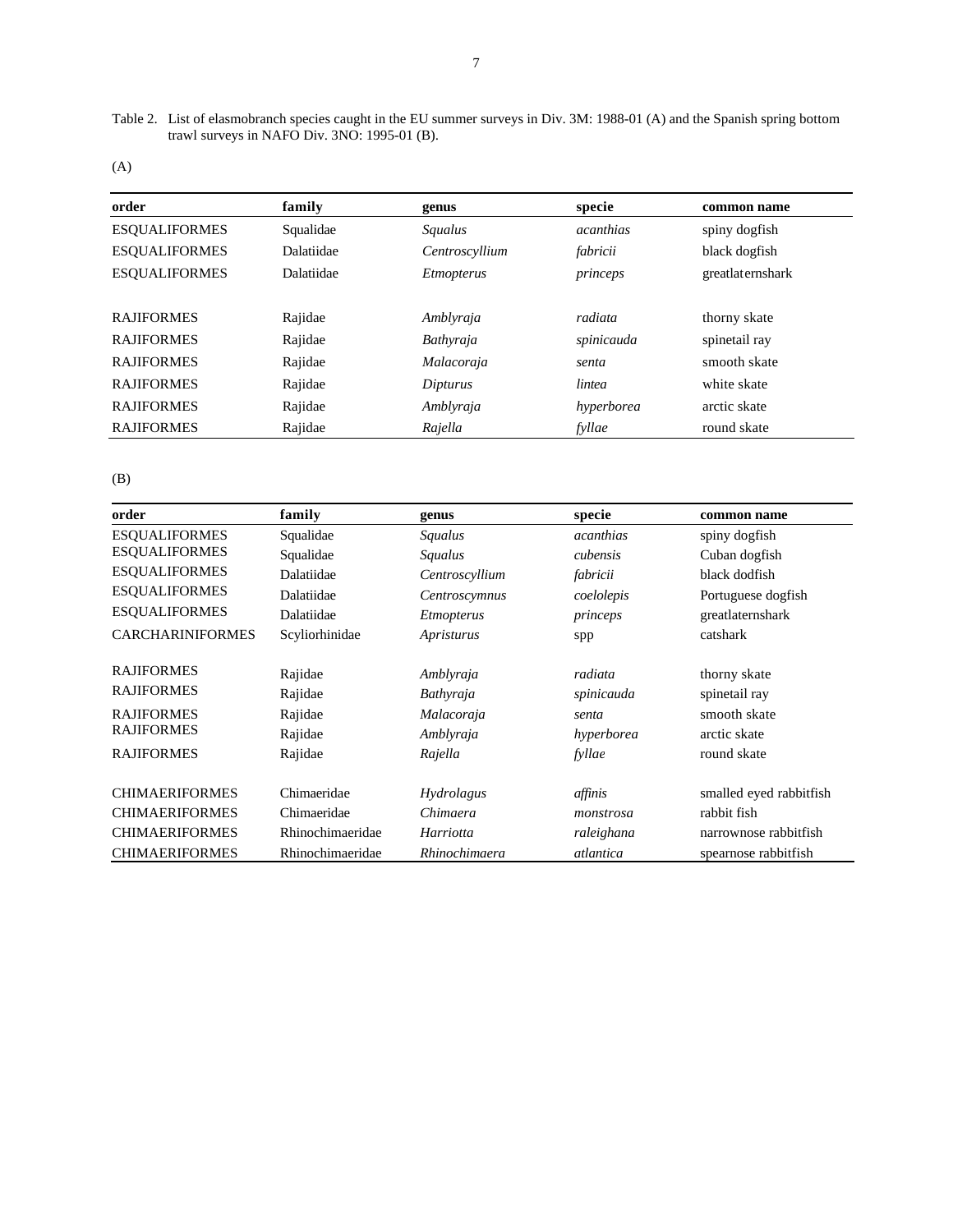Table 3. Catch (kg) of the elasmobranch species by year. EU summer surveys Div. 3M: 1988-01 (A) and the Spanish spring bottom trawl surveys in NAFO Div. 3NO: 1995-01 (B).

|                            | 1988           | 1989           | 1990     | 1991     | 1992           | 1993           | 1994     | 1995     | 1996     | 1997           | 1998     | 1999           | 2000     | 2001                        | total |
|----------------------------|----------------|----------------|----------|----------|----------------|----------------|----------|----------|----------|----------------|----------|----------------|----------|-----------------------------|-------|
| Squalus acanthias          | 2              | $\overline{0}$ | $\theta$ | C        |                | $\overline{c}$ | っ        | $\theta$ | っ        | 3              |          | ↑              | ┑        | 0                           | 27    |
| <i>Etmopterus princeps</i> | 5              | $\overline{0}$ | $\theta$ |          | 10             | $\mathbf{0}$   | 4        | 3        | $\Omega$ | $\Omega$       | $\Omega$ | $\Omega$       | $\Omega$ | $\Omega$                    | 23    |
| Centroscyllium fabricii    | $\overline{0}$ | $\mathbf{0}$   | 31       |          | $\Omega$       | $\theta$       | 4        | $\Omega$ | $\Omega$ |                | 8        | $\Omega$       | $\Omega$ | 2                           | 47    |
| Bathyraja spinicauda       | 265            | 103            | 160      | 144      | 167            | 152            | 128      | 68       | 116      | 85             | 63       | 92             | 42       | 126                         | 1711  |
| Amblyraja radiata          | 264            | 166            | 224      | 419      | 351            | 453            | 332      | 270      | 176      | 173            | 222      | 128            | 125      | 202                         | 3505  |
| Malacoraja senta           | 14             | $\overline{0}$ | $\Omega$ | 15       | 22             | 5              | 3        | 7        | 5        | 4              | 3        | $\overline{c}$ | 4        | 7                           | 91    |
| Dipturus lintea            | $\theta$       | $\theta$       | $\Omega$ | $\Omega$ | $\overline{c}$ | 9              | 4        | $\Omega$ | $\Omega$ | $\overline{c}$ | $\Omega$ | $\Omega$       | $\Omega$ | $\Omega$                    | 17    |
| Amblyraja hyperborea       | $\theta$       | $\Omega$       | $\Omega$ | $\Omega$ | $\Omega$       | $\Omega$       | $\Omega$ | $\Omega$ | $\Omega$ | $\Omega$       | $\Omega$ | $\mathcal{D}$  | $\Omega$ | 6                           | 8     |
| Rajella fyllae             | $\Omega$       | $\Omega$       | $\Omega$ | $\Omega$ | $\Omega$       | $\Omega$       |          | $\Omega$ | $\Omega$ | $\Omega$       |          | $\Omega$       | $\Omega$ | $\mathcal{D}_{\mathcal{L}}$ | 4     |
| Rajiidae                   | 64             | 31             | 4        | $\Omega$ | $\Omega$       | $\Omega$       | $\Omega$ | $\Omega$ | $\Omega$ | $\Omega$       | $\Omega$ | $\Omega$       | $\Omega$ | $\Omega$                    | 99    |
| total                      | 614            | 299            | 419      | 582      | 553            | 623            | 477      | 348      | 298      | 268            | 302      | 227            | 178      | 344                         | 5532  |

|                          | 1995 | 1996 | 1997  | 1998  | 1999  | 2000  | 2001  | total            |
|--------------------------|------|------|-------|-------|-------|-------|-------|------------------|
| Squalus acanthias        |      |      |       |       |       | 45    | 16    | 60               |
| Centroscyllium fabricii  |      | 61   | 3339  | 2980  | 2202  | 5886  | 3746  | 18213            |
| Squalus cubensis         |      |      |       |       |       | 2     |       | $\boldsymbol{2}$ |
| Centroscymnus coelolepis |      |      |       |       |       | 12    | 30    | 43               |
| Etmopterus princeps      |      |      |       |       |       |       | $<$ 1 | $\leq$ 1         |
| <i>Apristurus</i> spp    |      |      |       |       |       | 152   | 218   | 370              |
| Amblyraja radiata        | 2081 | 7978 | 6418  | 10955 | 14922 | 20627 | 14904 | 77886            |
| Bathyraja spinicauda     |      |      | 1     | 228   | 504   | 214   | 258   | 1204             |
| Amblyraja hyperborea     |      |      |       |       |       | 482   | 177   | 659              |
| Rajiidae                 |      |      | 281   |       | 1138  | 187   | 142   | 1748             |
| Hydrolagus affinis       |      |      |       | 39    | 17    | 79    | 62    | 197              |
| Chimaera monstrosa       |      | 31   | 26    |       |       |       |       | 58               |
| Harriotta raleighana     |      |      |       |       |       | 434   | 441   | 875              |
| Rhinochimaera atlantica  |      |      |       | 90    |       |       |       | 90               |
| total                    | 2081 | 8070 | 10065 | 14291 | 18782 | 28119 | 19995 | 101404           |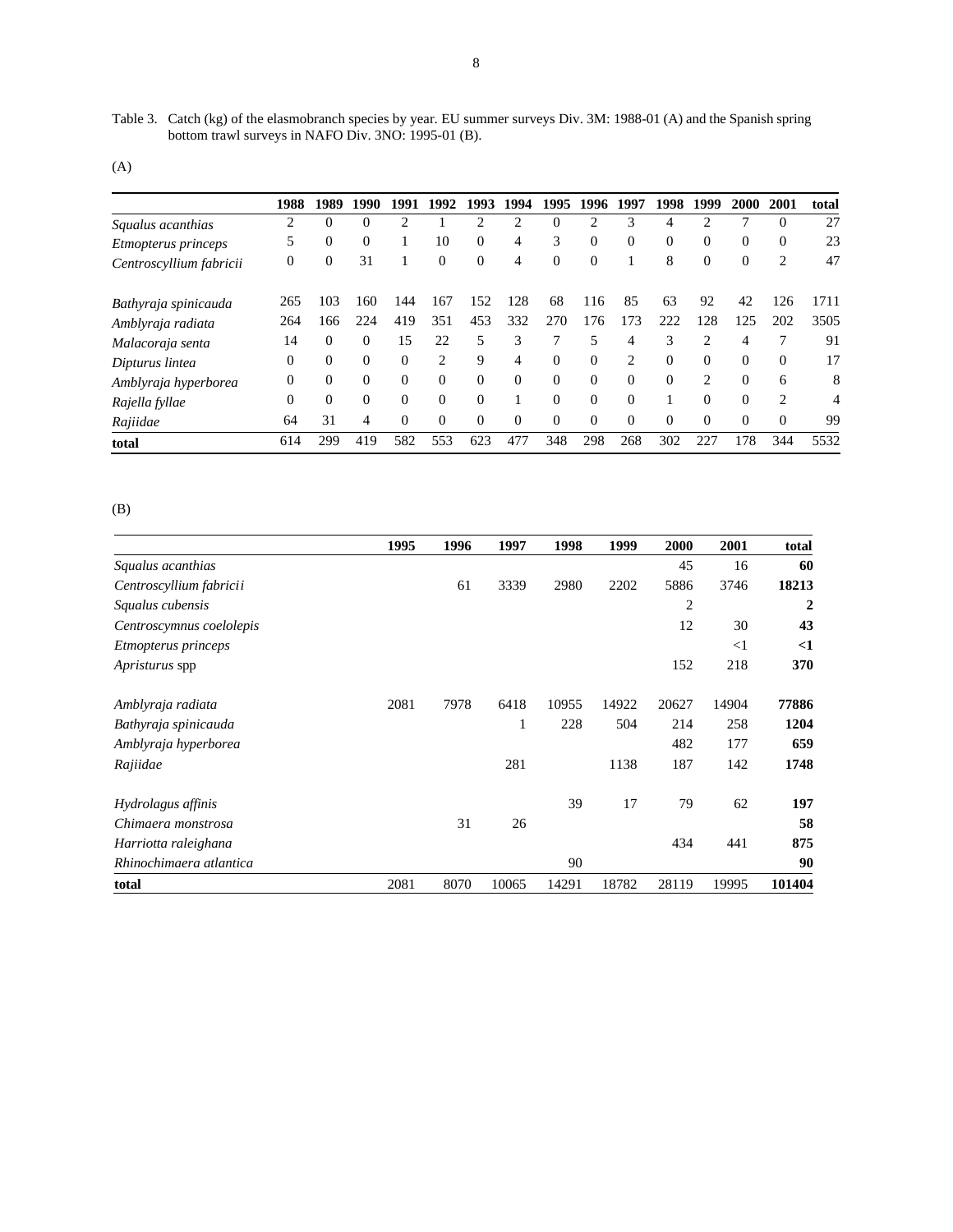(A)

|             |                  | <b>Total numbers</b> | Hauls | Mean weight | Min depth | Mean depth | Max depth |
|-------------|------------------|----------------------|-------|-------------|-----------|------------|-----------|
|             | Total catch (kg) |                      |       | (g)         | (m)       | (m)        | (m)       |
| 1988        | 264              | 148                  | 62    | 1781        | 156       | 359        | 711       |
| 1989        | 166              | 101                  | 46    | 1637        | 171       | 381        | 655       |
| 1990        | 224              | 114                  | 52    | 1972        | 127       | 373        | 674       |
| 1991        | 419              | 212                  | 80    | 1978        | 130       | 385        | 701       |
| 1992        | 351              | 179                  | 74    | 1958        | 141       | 365        | 708       |
| 1993        | 453              | 258                  | 69    | 1757        | 149       | 373        | 738       |
| 1994        | 332              | 213                  | 68    | 1558        | 144       | 386        | 713       |
| 1995        | 270              | 146                  | 72    | 1847        | 127       | 370        | 665       |
| 1996        | 176              | 106                  | 48    | 1663        | 161       | 362        | 685       |
| 1997        | 173              | 106                  | 54    | 1631        | 175       | 379        | 679       |
| 1998        | 222              | 128                  | 62    | 1732        | 143       | 403        | 677       |
| 1999        | 128              | 83                   | 52    | 1547        | 140       | 400        | 716       |
| <b>2000</b> | 125              | 80                   | 52    | 1566        | 143       | 373        | 680       |
| 2001        | 202              | 143                  | 74    | 1411        | 132       | 394        | 712       |

(B)

|      | <b>Total Catch</b><br>(kg) | <b>Total numbers</b> | <b>Hauls</b> | Mean weight<br>(g)       | Min depth<br>(m) | Mean depth<br>(m) | Max depth<br>(m) |
|------|----------------------------|----------------------|--------------|--------------------------|------------------|-------------------|------------------|
| 1995 | 2081                       |                      | 65           | $\overline{\phantom{0}}$ | 42               | 124               | 684              |
| 1996 | 7978                       |                      | 102          | $\overline{\phantom{0}}$ | 43               | 268               | 1066             |
| 1997 | 6418                       |                      | 123          | $\overline{\phantom{0}}$ | 42               | 363               | 1255             |
| 1998 | 10955                      | 9277                 | 115          | 1181                     | 42               | 419               | 1339             |
| 1999 | 14922                      | 9855                 | 93           | 1514                     | 41               | 362               | 1340             |
| 2000 | 20627                      | 18801                | 97           | 1097                     | 42               | 361               | 1314             |
| 2001 | 14904                      | 11737                | 104          | 1270                     | 40               | 370               | 1299             |

Table 5. Thorny skate length-weight parameters.

|      |     | <b>Flemish</b> |      |      | 3NO    |             |
|------|-----|----------------|------|------|--------|-------------|
|      | N   | a              | b    | N    | a      | $\mathbf b$ |
| 1990 | 12  | 0.0011         | 3.54 |      |        |             |
| 1993 | 17  | 0.0028         | 3.30 |      |        |             |
| 1994 | 109 | 0.0051         | 3.18 |      |        |             |
| 1995 | 63  | 0.0021         | 3.40 |      |        |             |
| 1996 | 66  | 0.0059         | 3.15 |      |        |             |
| 1997 | 66  | 0.0142         | 2.92 | 220  | 0,0090 | 3,03        |
| 1998 | 110 | 0.0133         | 2.94 | 156  | 0,0112 | 2,97        |
| 1999 | 124 | 0.0078         | 3.07 | 86   | 0,0293 | 2,74        |
| 2000 | 90  | 0.0110         | 2.99 | 443  | 0.0349 | 2,69        |
| 2001 | 218 | 0.0083         | 3.06 | 1324 | 0.0080 | 3,05        |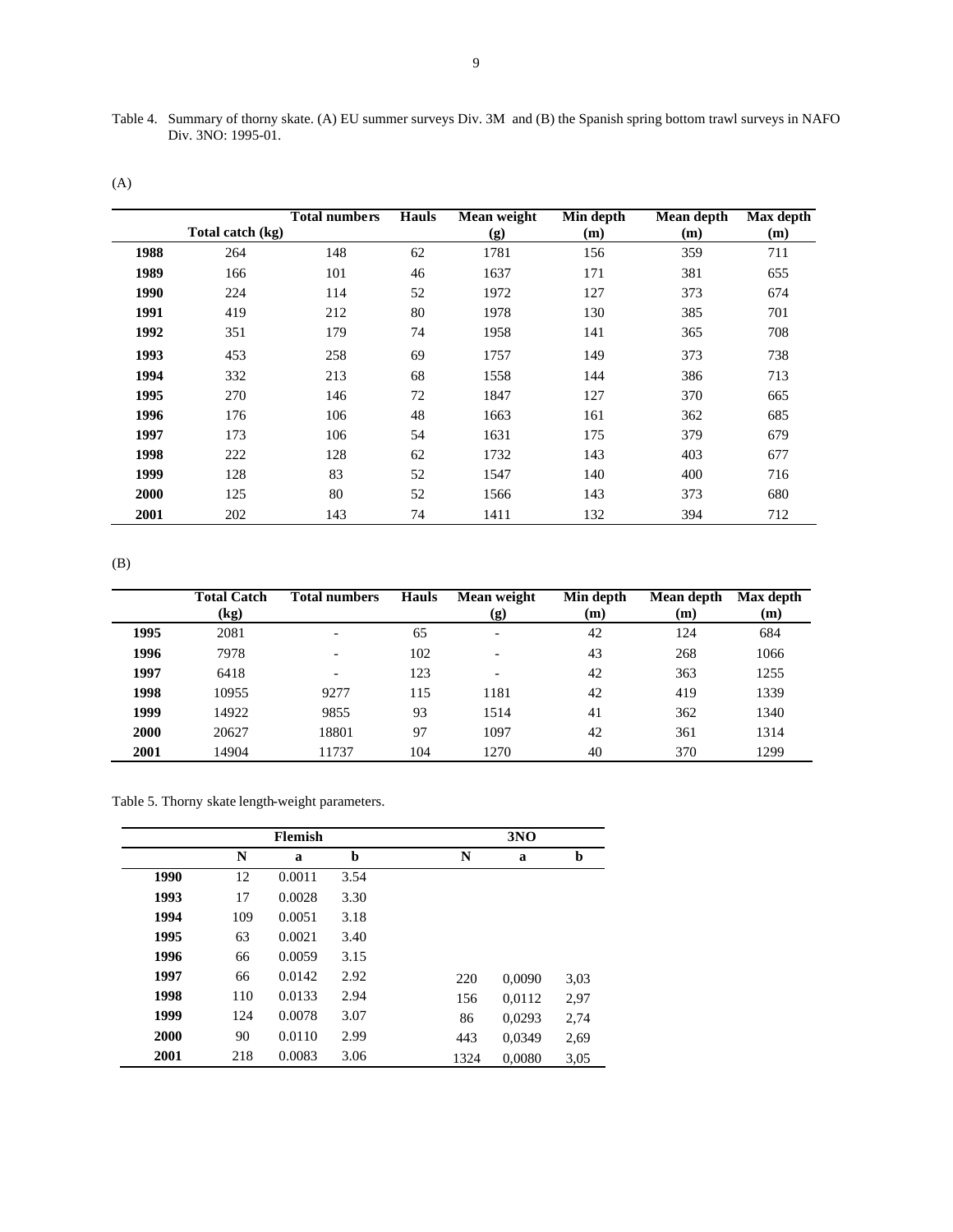(A)

|      | <b>Total Catch</b><br>(kg) | <b>Total numbers</b> | <b>Hauls</b> | Mean weight<br>$\left( \mathbf{g}\right)$ | Min depth<br>(m) | Mean depth<br>(m) | Max depth<br>(m) |
|------|----------------------------|----------------------|--------------|-------------------------------------------|------------------|-------------------|------------------|
| 1990 | 31                         | 34                   |              | 907                                       | 665              | 633               | 674              |
| 1991 |                            |                      |              | 940                                       | 263              | 263               | 263              |
| 1994 |                            |                      |              | 794                                       | 713              | 713               | 713              |
| 1997 |                            |                      |              | 745                                       | 719              | 719               | 719              |
| 1998 |                            |                      |              | 1055                                      | 655              | 677               | 685              |
| 2001 |                            |                      |              | 713                                       | 614              | 647               | 714              |

|      | <b>Total Catch</b><br>$\left(\text{kg}\right)$ | <b>Total numbers</b>     | <b>Hauls</b> | Mean weight<br>(g)       | Min depth<br>(m) | Mean depth<br>(m) | Max depth<br>(m) |
|------|------------------------------------------------|--------------------------|--------------|--------------------------|------------------|-------------------|------------------|
| 1996 | 61                                             | $\overline{\phantom{0}}$ |              | $\overline{\phantom{0}}$ | 719              | 887               | 1006             |
| 1997 | 3339                                           | ۰                        | 21           | $\overline{\phantom{0}}$ | 318              | 1088              | 1255             |
| 1998 | 2980                                           | 2508                     | 22           | 1188                     | 697              | 1131              | 1354             |
| 1999 | 2202                                           | 2033                     | 24           | 1083                     | 810              | 1151              | 1340             |
| 2000 | 5886                                           | 5407                     | 28           | 1089                     | 289              | 1139              | 1401             |
| 2001 | 3746                                           | 3236                     | 28           | 1158                     | 699              | 1142              | 1343             |

Table 7. Black dogfish size-weight parameters in the Spanish spring bottom trawl surveys in NAFO Div. 3NO.

|      | N   | a      | h    |
|------|-----|--------|------|
| 1997 | 166 | 0,0034 | 3,08 |
| 1999 | 212 | 0,0044 | 3,02 |
| 2000 | 683 | 0,0028 | 3,13 |
| 2001 | 735 | 0,0021 | 3,21 |

|             |        | Males |      | Females |      |      |
|-------------|--------|-------|------|---------|------|------|
|             | a      | Đ     |      | a       |      |      |
| 1997        | 0,0073 | 2,88  | 0.96 | 0,0011  | 3,37 | 0.96 |
| 1999        | 0,0146 | 2,72  | 0.89 | 0,0018  | 3,25 | 0.92 |
| <b>2000</b> | 0,0041 | 3,04  | 0.93 | 0,0023  | 3,19 | 0.95 |
| 2001        | 0.0044 | 3.02  | 0.94 | 0,0016  | 3,28 | 0.96 |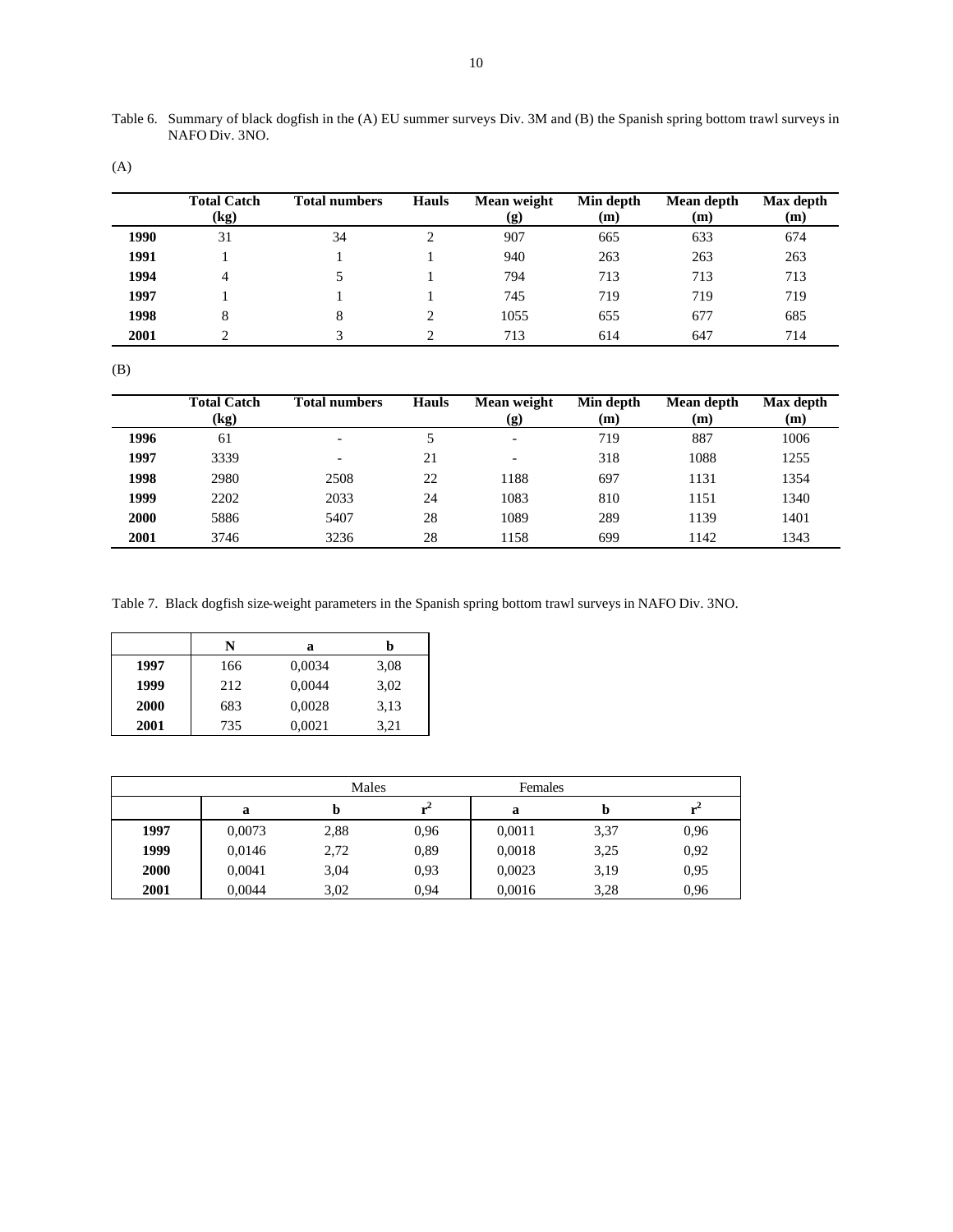| (A)  |                    |                      |              |             |           |            |           |
|------|--------------------|----------------------|--------------|-------------|-----------|------------|-----------|
|      | <b>Total catch</b> | <b>Total numbers</b> | <b>Hauls</b> | Mean weight | Min depth | Mean depth | Max depth |
|      | (kg)               |                      |              | (g)         | (m)       | (m)        | (m)       |
| 1988 | 265                | 32                   | 25           | 8291        | 229       | 425        | 712       |
| 1989 | 103                | 28                   | 16           | 3668        | 178       | 454        | 699       |
| 1990 | 160                | 41                   | 26           | 3895        | 161       | 342        | 647       |
| 1991 | 144                | 32                   | 21           | 4492        | 301       | 508        | 709       |
| 1992 | 167                | 26                   | 15           | 6382        | 354       | 469        | 717       |
| 1993 | 152                | 42                   | 22           | 3620        | 149       | 458        | 651       |
| 1994 | 128                | 23                   | 18           | 5518        | 299       | 471        | 713       |
| 1995 | 68                 | 20                   | 15           | 3383        | 258       | 482        | 720       |
| 1996 | 116                | 24                   | 17           | 4826        | 316       | 463        | 687       |
| 1997 | 85                 | 15                   | 13           | 5665        | 319       | 479        | 719       |
| 1998 | 63                 | 14                   | 11           | 4488        | 301       | 477        | 614       |
| 1999 | 92                 | 24                   | 18           | 3847        | 332       | 517        | 714       |
| 2000 | 42                 | 17                   | 17           | 2454        | 281       | 422        | 631       |
| 2001 | 126                | 27                   | 18           | 4677        | 282       | 444        | 702       |

Table 8. Spinetail skate summary. (A) EU summer surveys Div. 3M and (B) the Spanish spring bottom trawl surveys in NAFO Div. 3NO.

| $\sim$ | <b>Total Catch</b><br>(kg) | <b>Total numbers</b>     | <b>Hauls</b> | Mean weight<br>(g)       | Min depth<br>(m) | Mean depth<br>(m) | Max depth<br>(m) |
|--------|----------------------------|--------------------------|--------------|--------------------------|------------------|-------------------|------------------|
| 1997   |                            |                          |              | $\overline{\phantom{a}}$ | 318              | 318               | 318              |
| 1998   | 228                        | $\overline{\phantom{0}}$ | 13           | $\overline{\phantom{a}}$ | 660              | 971               | 1354             |
| 1999   | 504                        |                          | 24           | $\overline{\phantom{0}}$ | 548              | 1063              | 1340             |
| 2000   | 214                        |                          | 21           | $\overline{\phantom{a}}$ | 531              | 925               | 1391             |
| 2001   | 258                        |                          | 19           |                          | 558              | 1069              | 1335             |

Table 9. Spinetail skate size-weight parameters in the EU summer surveys Div. 3M.

|       | N   | a      | b    |
|-------|-----|--------|------|
| 1990  | 6   | 0.0062 | 3.03 |
| 1993  | 13  | 0.0046 | 3.05 |
| 1994  | 19  | 0.0050 | 3.04 |
| 1995  | 17  | 0.0058 | 3.00 |
| 1996  | 17  | 0.0033 | 3.13 |
| 1997  | 4   | 0.0028 | 3.16 |
| 1998  | 14  | 0.0024 | 3.19 |
| 1999  | 36  | 0.0090 | 2.87 |
| 2000  | 20  | 0.0027 | 3.16 |
| 2001  | 36  | 0.0034 | 3.13 |
| total | 182 | 0.0042 | 3.07 |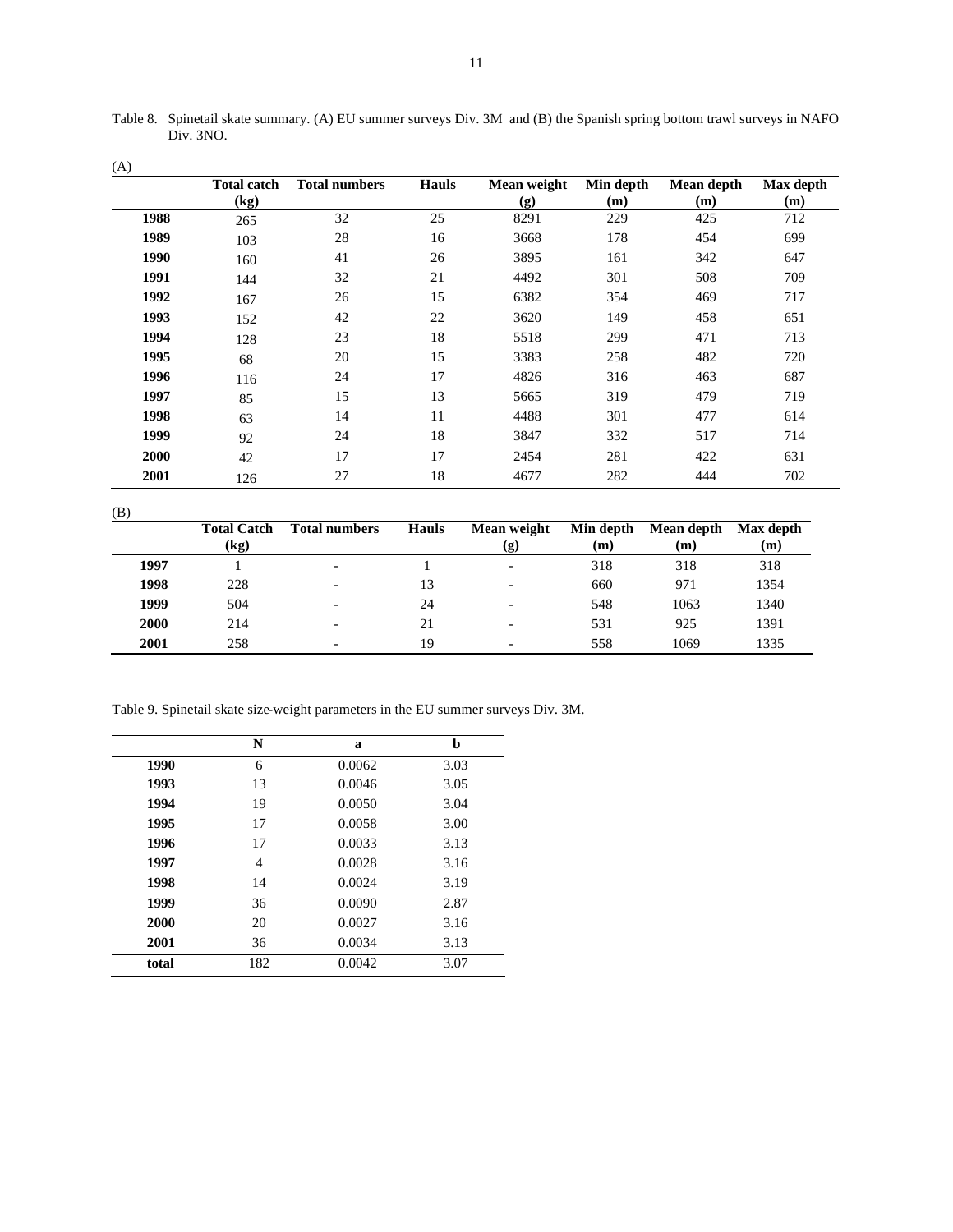Table 10. Other elasmobranch sampling summary in the EU summer surveys Div. 3M: 1988-01 (A) and the Spanish spring bottom trawl surveys in NAFO Div. 3NO: 1995-01 (B).

|                         |      | <b>Total catch</b> | <b>Total</b>                   |                                    | Mean weight | Min depth | Mean depth        | Max depth |
|-------------------------|------|--------------------|--------------------------------|------------------------------------|-------------|-----------|-------------------|-----------|
| specie                  |      | (kg)               | numbers                        | <b>Hauls</b>                       | (kg)        | (m)       | (m)               | (m)       |
|                         | 1988 | 2.45               | $\mathbf{1}$                   | $\mathbf{1}$                       | 2450        | 249       | 249               | 249       |
|                         | 1991 | 1.75               | $\mathbf{1}$                   | $\mathbf{1}$                       | 1750        | 259       | 259               | 259       |
|                         | 1992 | 1.38               | $\mathbf{1}$                   | $\mathbf{1}$                       | 1380        | 431       | 431               | 431       |
|                         | 1993 | 1.96               | $\mathbf{1}$                   | $\mathbf{1}$                       | 1955        | 246       | 246               | 246       |
| <i>Squalus</i>          | 1994 | 1.93               | $\mathbf{1}$                   | 1                                  | 1930        | 279       | 279               | 279       |
| acanthias               | 1996 | 1.50               | $\mathbf{1}$                   | 1                                  | 1500        | 237       | 237               | 237       |
|                         | 1997 | 3.33               | $\overline{2}$                 | $\overline{2}$                     | 1663        | 264       | 370               | 476       |
|                         | 1998 | 4.11               | $\overline{2}$                 | $\overline{c}$                     | 2055        | 270       | 289               | 307       |
|                         | 1999 | 2.20               | $\mathbf{1}$                   | 1                                  | 2200        | 276       | 276               | 276       |
|                         | 2000 | 7.02               | $\overline{4}$                 | $\overline{4}$                     | 1754        | 243       | 321               | 408       |
|                         | 1988 | 4.70               | $\overline{4}$                 | $\mathbf{1}$                       | 1175        | 653       | 653               | 653       |
|                         | 1991 | 1.47               | 3                              | $\mathbf{1}$                       | 490         | 681       | 681               | 681       |
| Etmopterus              | 1992 | 9.75               | 13                             | $\mathbf{1}$                       | 750         | 717       | 717               | 717       |
| princeps                | 1994 | 4.00               | $\overline{4}$                 | $\mathbf{1}$                       | 1000        | 691       | 691               | 691       |
|                         | 1995 | 3.12               | $\mathbf{1}$                   | $\mathbf{1}$                       | 3120        | 697       | 697               | 697       |
|                         |      |                    |                                |                                    |             |           |                   |           |
|                         | 1988 | 13.86              | 28                             | 17                                 | 495         | 166       | 262               | 468       |
|                         | 1991 | 15.19              | 11                             | 8                                  | 1381        | 195       | 304               | 709       |
|                         | 1992 | 21.99              | 6                              | 6                                  | 3665        | 269       | 398               | 497       |
|                         | 1993 | 5.40               | 8                              | 5                                  | 674         | 246       | 435               | 612       |
|                         | 1994 | 3.01               | 3                              | 3                                  | 1003        | 176       | 225               | 286       |
| Malacoraja              | 1995 | 7.18               | 5                              | 5                                  | 1436        | 182       | 280               | 337       |
| senta                   | 1996 | 5.23               | $\overline{4}$                 | 3                                  | 1308        | 165       | 234               | 269       |
|                         | 1997 | 4.46               | $\overline{4}$                 | $\overline{4}$                     | 1115        | 175       | 246               | 326       |
|                         | 1998 | 3.05               | 3                              | 3                                  | 1015        | 168       | 261               | 323       |
|                         | 1999 | 1.98               | $\overline{2}$                 | $\overline{c}$                     | 990         | 243       | 261               | 280       |
|                         | 2000 | 4.12               | 6                              | 6                                  | 686         | 213       | 290               | 321       |
|                         | 2001 | 6.61               | 6                              | 5                                  | 1178        | 245       | 366               | 706       |
|                         | 1992 | 1.90               | $\mathbf{1}$                   | $\mathbf{1}$                       | 1900        | 717       | 717               | 717       |
| Dipturus                | 1993 | 9.36               | $\tau$                         | 3                                  | 1337        | 646       | 686               | 738       |
| lintea                  | 1994 | 3.94               | $\overline{4}$                 | $\overline{4}$                     | 985         | 286       | 340               | 441       |
|                         | 1997 | 1.55               | $\overline{2}$                 | $\overline{2}$                     | 775         | 679       | 699               | 719       |
|                         | 1999 | 2.10               | $\mathbf{1}$                   | $\mathbf{1}$                       | 2100        | 628       | 628               | 628       |
| Amblyraja<br>hyperborea | 2001 | 5.60               | $\mathbf{1}$                   | 1                                  | 5600        | 707       | 707               | 707       |
|                         |      |                    |                                |                                    |             |           |                   |           |
|                         | 1994 | 0.65               | $\mathbf{1}$                   | $\mathbf{1}$                       | 650         | 442       | 442               | 442       |
| Rajella<br>fyllae       | 1998 | 1.11               | $\mathfrak{2}$                 | $\overline{c}$                     | 555         | 386       | 548               | 709       |
|                         | 2000 | 0.31               | $\mathbf{1}$<br>$\overline{4}$ | $\mathbf{1}$                       | 310         | 511       | 511               | 511       |
|                         | 2001 | 1.53               |                                | 3                                  | 381         | 469       | 478               | 485       |
|                         |      |                    |                                |                                    |             |           |                   |           |
|                         |      | <b>Total catch</b> | <b>Total</b>                   |                                    |             |           |                   | Max depth |
| mooio                   |      |                    |                                | $\mathbf{u}_{\alpha}$ <sub>o</sub> | Mean weight | Min depth | <b>Mean depth</b> |           |

| $\sim$ $\sim$<br>specie |      | <b>Total catch</b><br>(kg) | <b>Total</b><br>numbers  | <b>Hauls</b> | Mean weight<br>(kg) | Min depth<br>(m) | Mean depth<br>(m) | Max depth<br>(m) |
|-------------------------|------|----------------------------|--------------------------|--------------|---------------------|------------------|-------------------|------------------|
| Apristurus              | 2000 | 152                        | 97                       | 12           | 1567                | 864              | 1187              | 1401             |
| spp                     | 2001 | 218                        | $\overline{\phantom{a}}$ | 20           | ٠                   | 682              | 1167              | 1343             |
|                         |      |                            |                          |              |                     |                  |                   |                  |
| Amblyraja               | 2000 | 482                        | ٠                        | 14           | ٠                   | 920              | 1186              | 1401             |
| hyperborea              | 2001 | 177                        | ۰                        | 18           | -                   | 840              | 1218              | 1343             |
|                         |      |                            |                          |              |                     |                  |                   |                  |
| Harriota                | 2000 | 434                        | ۰                        | 20           | ٠                   | 373              | 1143              | 1401             |
| raleighana              | 2001 | 441                        |                          | 22           |                     | 831              | 1158              | 1343             |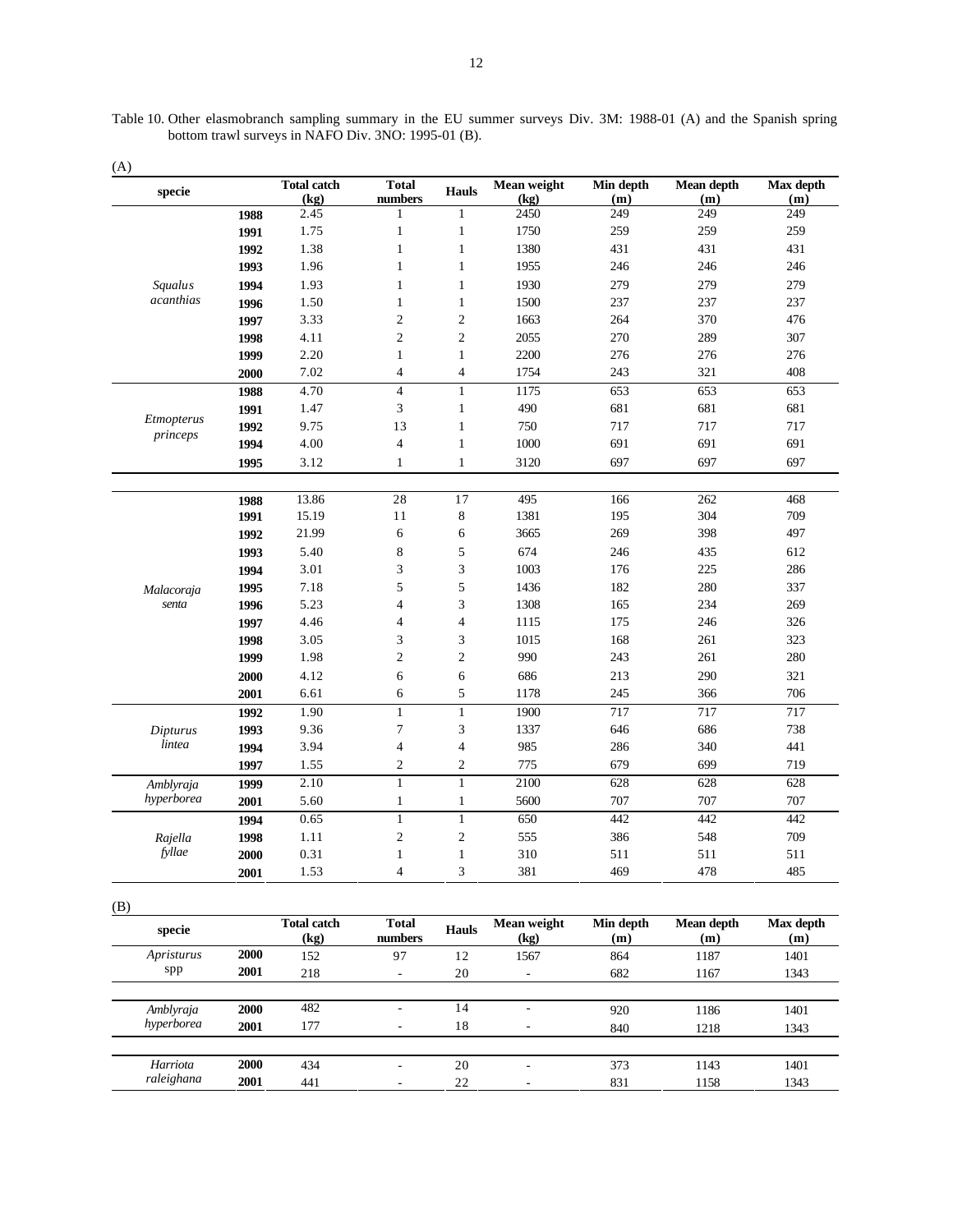

Fig. 1. Maps showing the study areas. Depths in m.



Fig. 2. Year elasmobranch proportions related with total catch.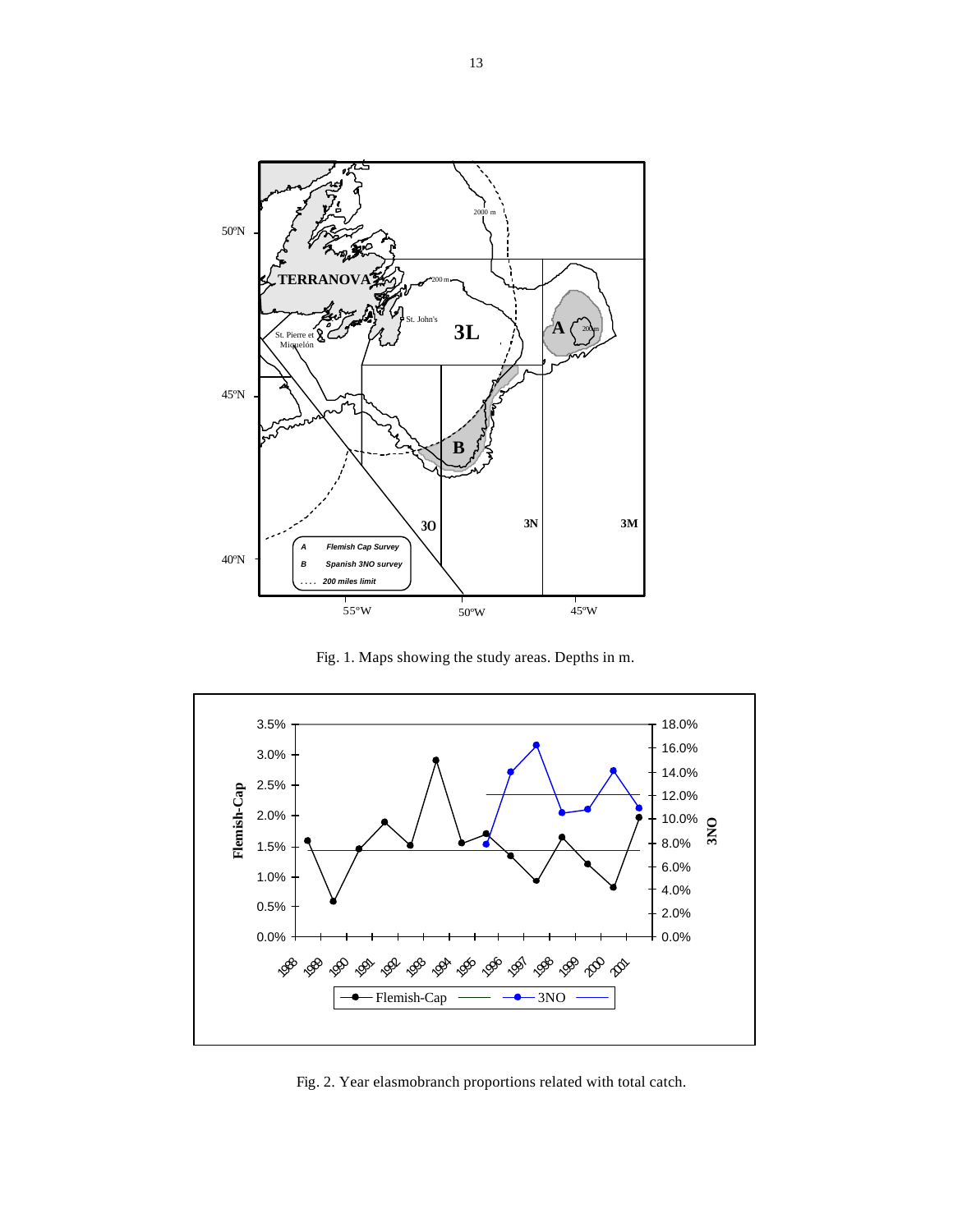BATHYRAJA SPINICAUDA 31,5% RAJELLA FYLLAE 0,1% DIPTURUS LINTEA 0,3% MALACORAJA SENTA 1,7% AMBLYRAJA HYPERBOREA 0.1% ETMOPTERUS PRINCEPS 0,4% CENTROSCYLLIUM FABRICII 0.9% SQUALUS ACANTHIAS 0,5%

(B)

(A)



AMBLYRAJA RADIATA 64,5%

Fig. 3. Elasmobranch proportions (in weight) in the EU summer surveys in Div. 3M, (A) and the Spanish spring bottom trawl surveys in NAFO Div. 3NO (B).

14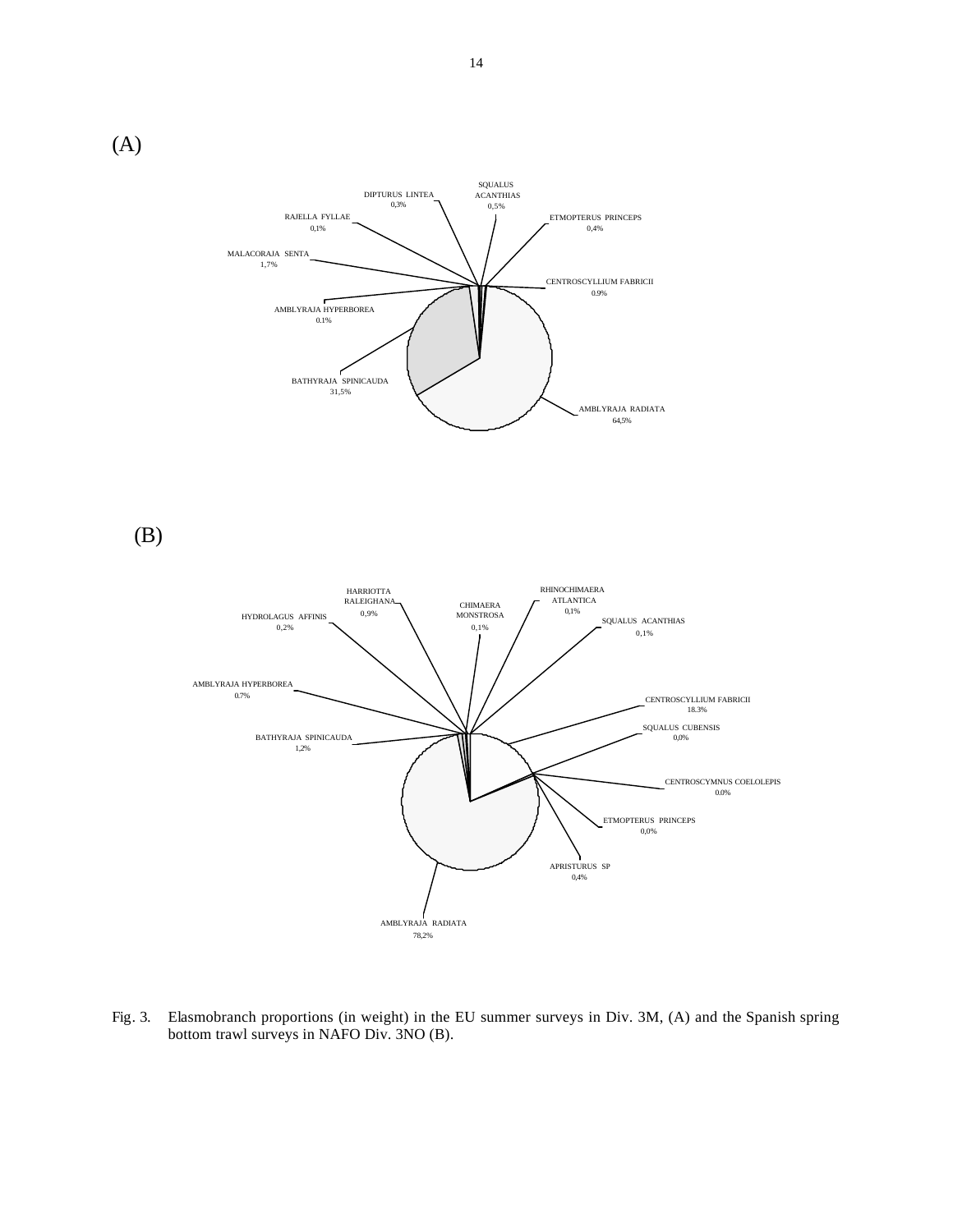**Sweep area Biomass (t)**



(B)



Fig. 4. Biomass indexes (tons) in the EU summer surveys in Div. 3M: 1988-01 (A) and the Spanish spring bottom trawl surveys in NAFO Div. 3NO: 1998-01 (B).

(A)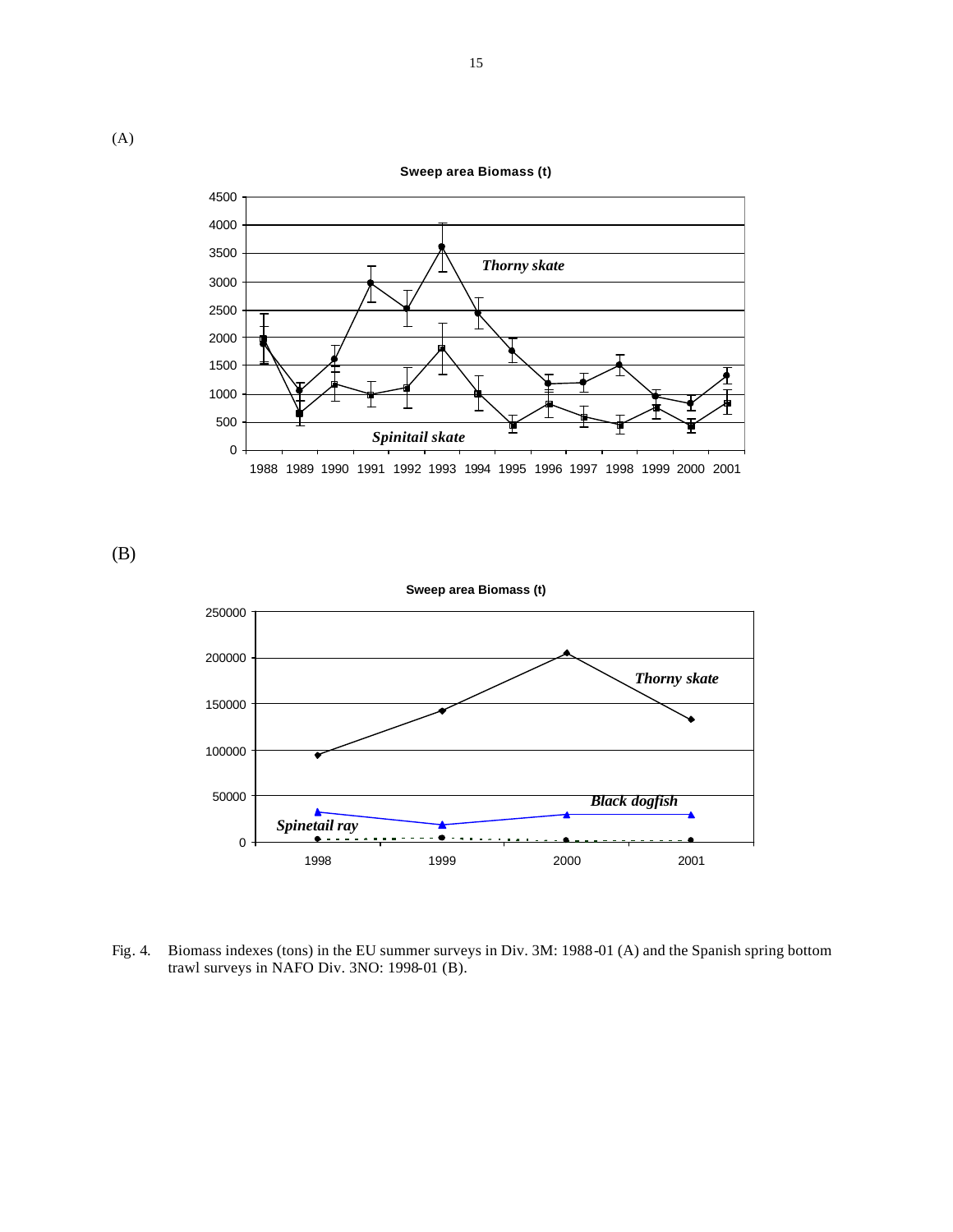

Fig. 5a. Thorny skate length-weight relationship by sex in the UE summer bottom trawl surveys.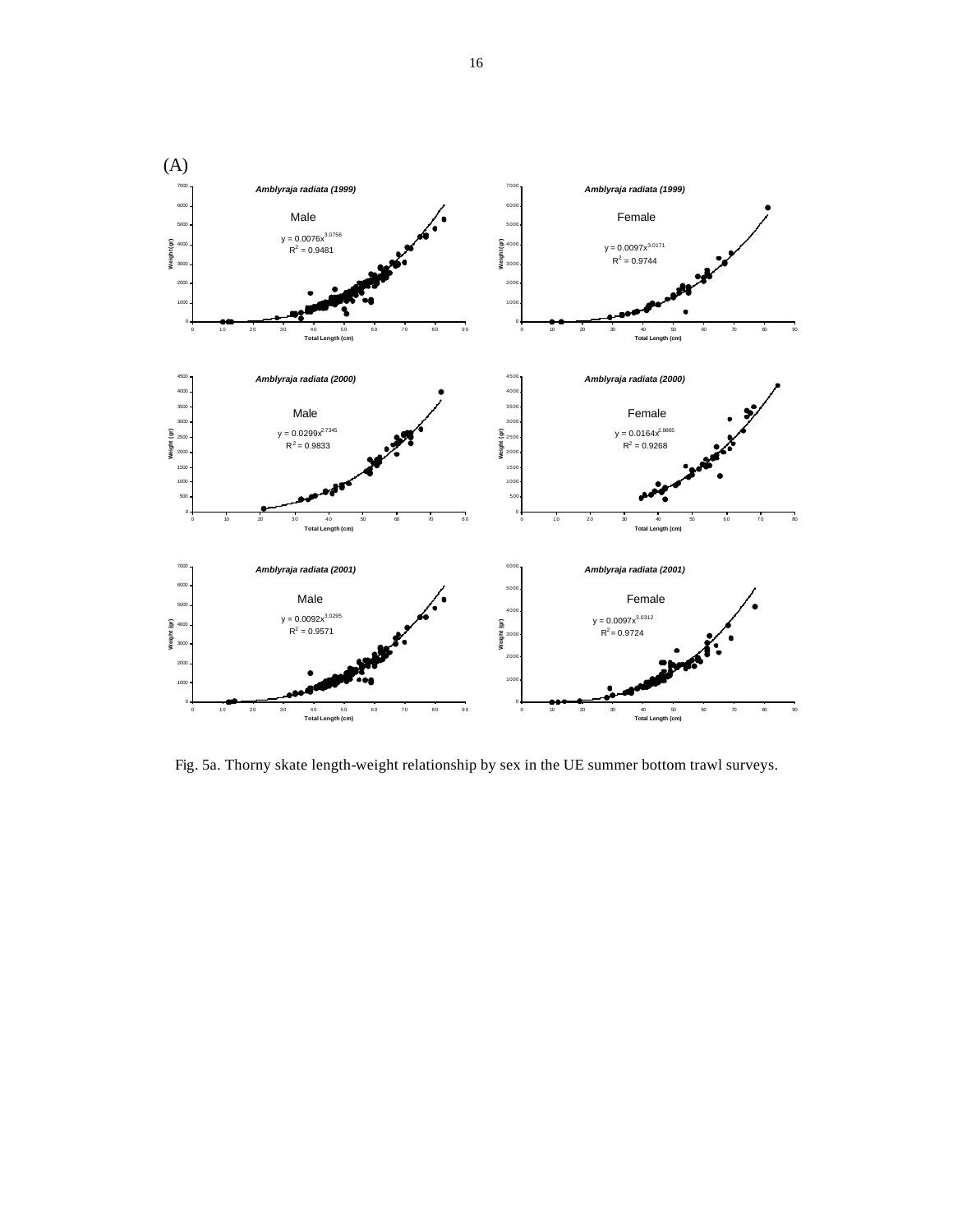

Fig. 5b. Thorny skate length-weight relationship by sex. Spanish spring bottom trawl surveys in Div. 3NO.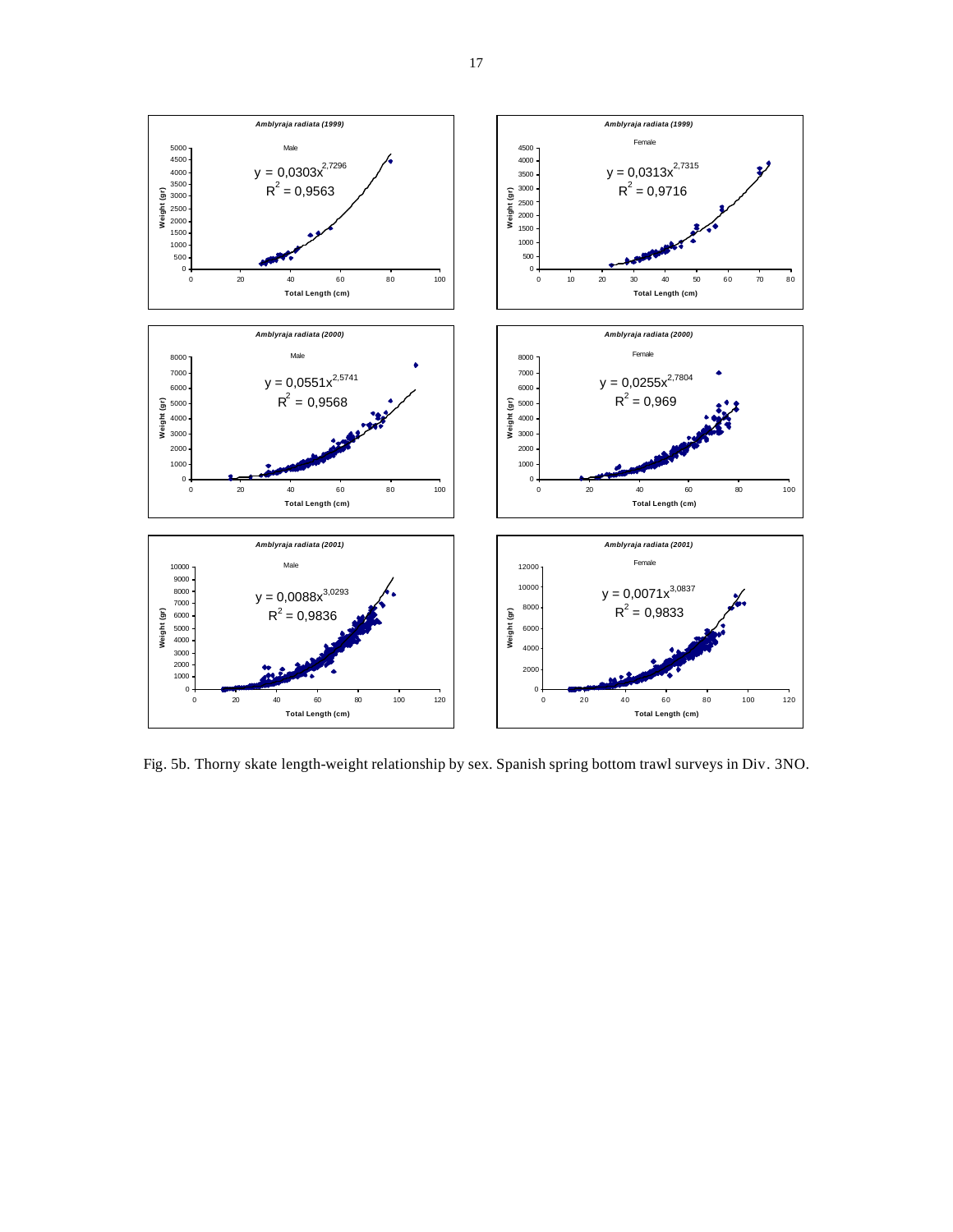

Fig. 6a. Length distribution of thorny skate in the UE summer bottom trawl surveys: 1988-2001. (absolute frequencies).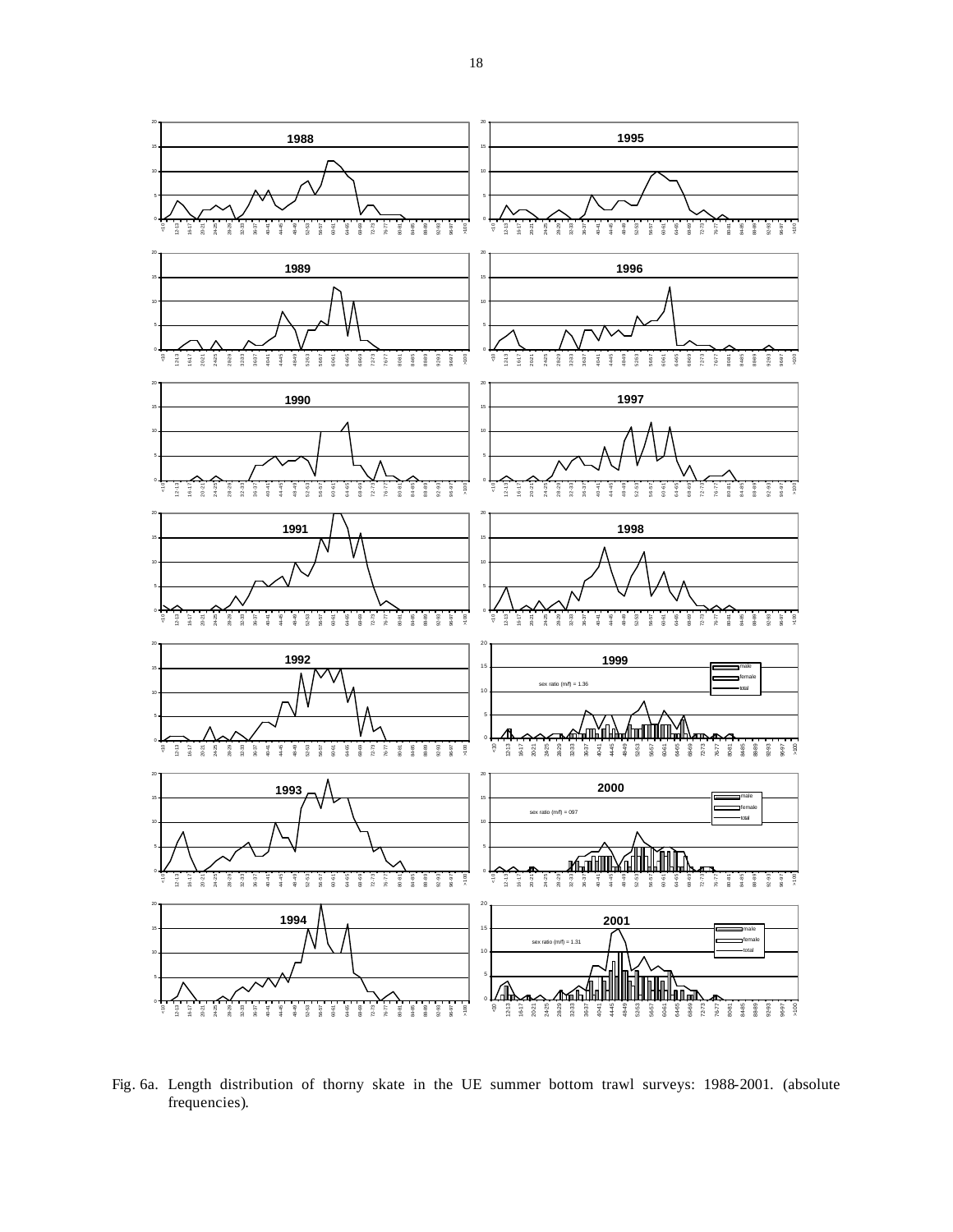

Fig. 6b. Length distribution of thorny skate. Spanish spring bottom trawl surveys: 1998-2001.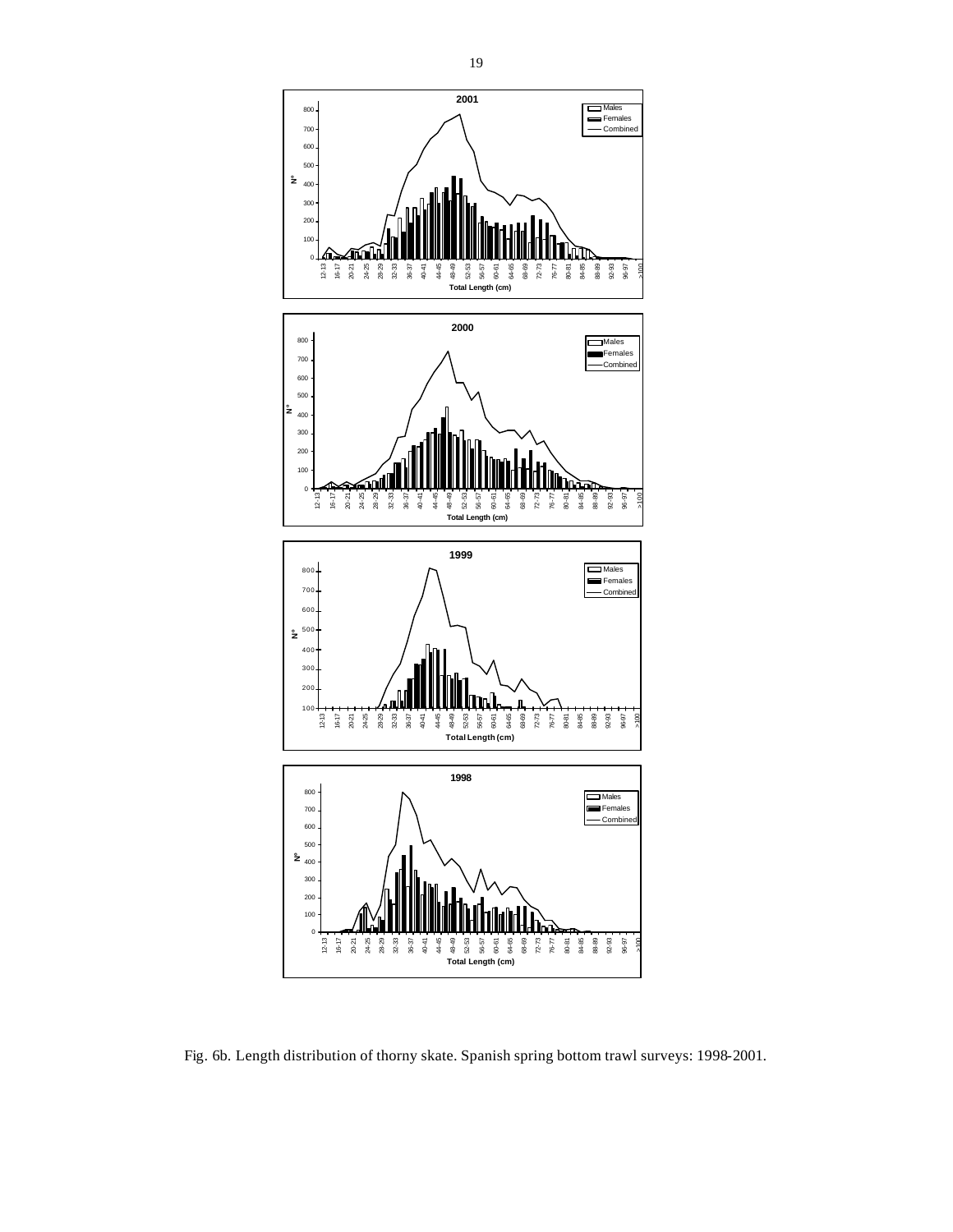

Fig. 7a. Thorny skate spatial distribution in the UE summer bottom trawl surveys: 1988-2001.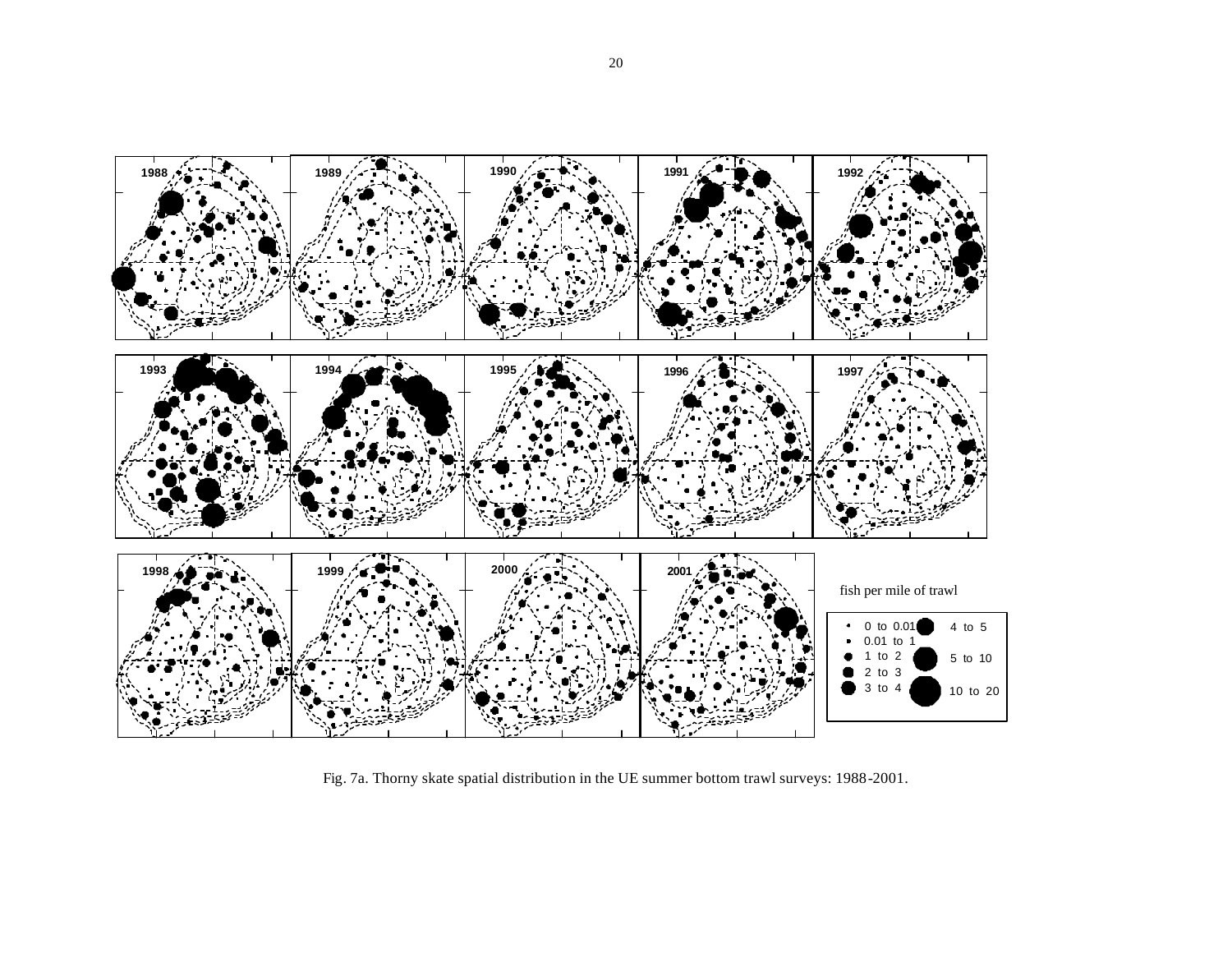

Fig. 7b. Catch distribution of thorny skate performed during Spanish spring bottom trawl. Surveys in NAFO Div. 3NO: 1998 – 2001. Symbols represent catch in weight (Kg) per tow (Root Square scale).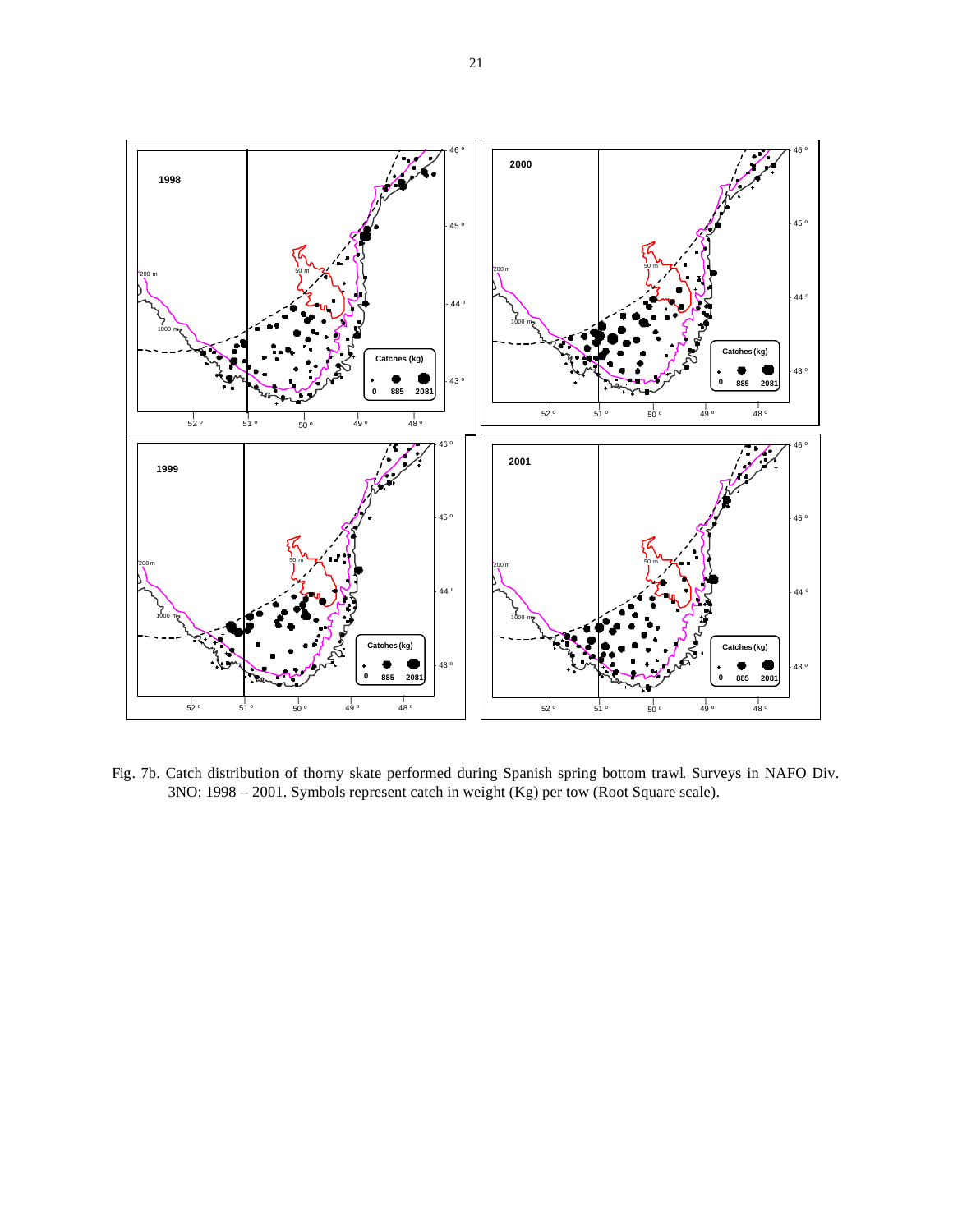

Fig. 8. Spinetail skate spatial distribution in the UE summer bottom trawl surveys: 1988-2001.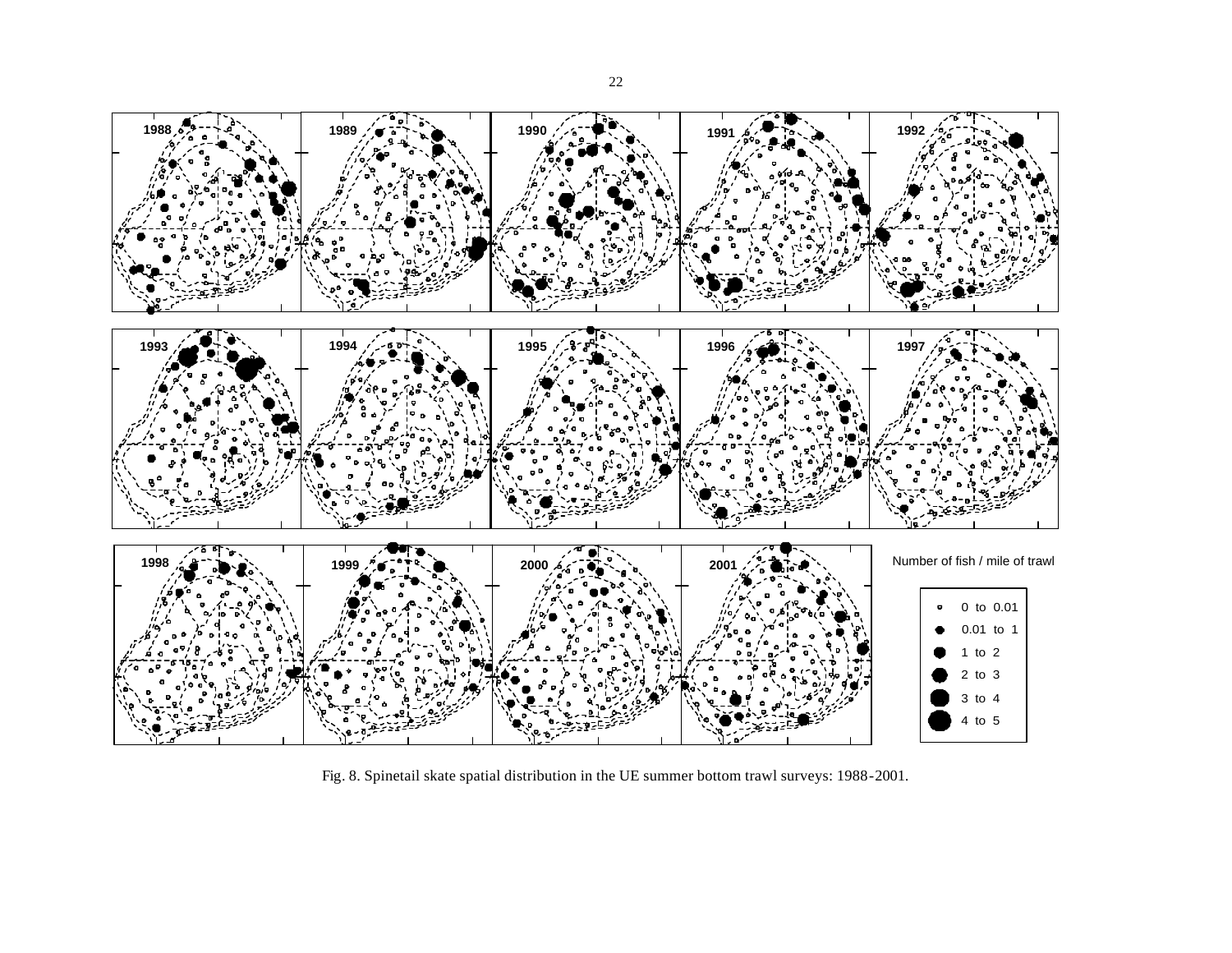

Fig. 9. Length distribution of black dogfish. Spanish spring bottom trawl surveys: 1998-2001.